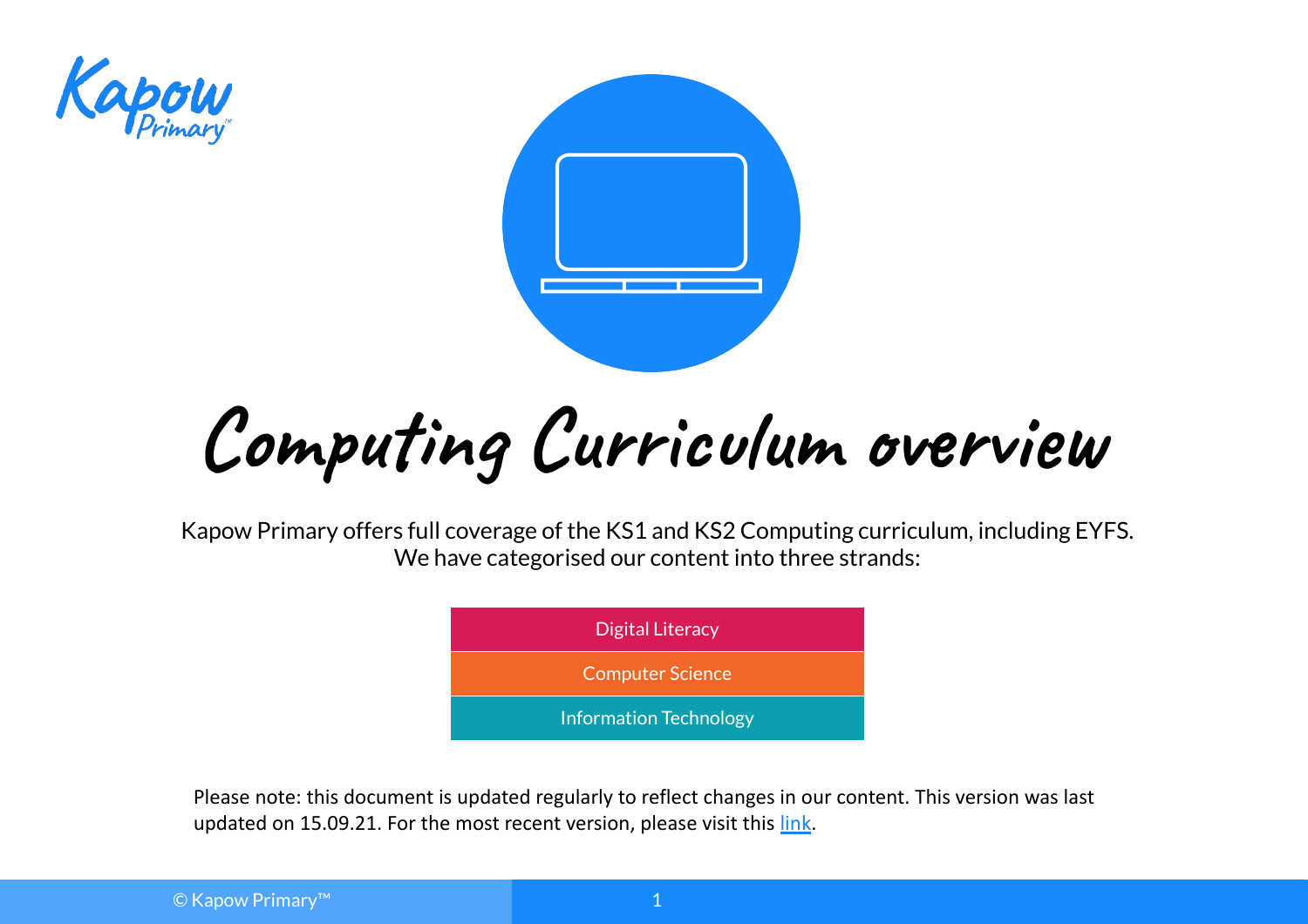# **How does Kapow Primary's scheme of work align with the National Curriculum?**

Our scheme of work fulfils the statutory requirements outlined in the **National Curriculum (2014)**. The National Curriculum Programme of Study for Computing aims to ensure that all pupils:

We have identified these three strands which run throughout our scheme of work:

 $\star$  Can understand and apply the fundamental principles and concepts of computer science, including abstraction, logic, algorithms and data representation.

 $\star$  Can analyse problems in computational terms, and have repeated practical experience of writing computer programs in order to solve such problems.

Computer Science

 $\star$  Can evaluate and apply information technology, including new or unfamiliar technologies, analytically to solve problems are responsible, competent, confident and creative users of information and communication technology.

Information Technology

 $\star$  Are responsible, competent, confident and creative users of information and communication technology.

Digital Literacy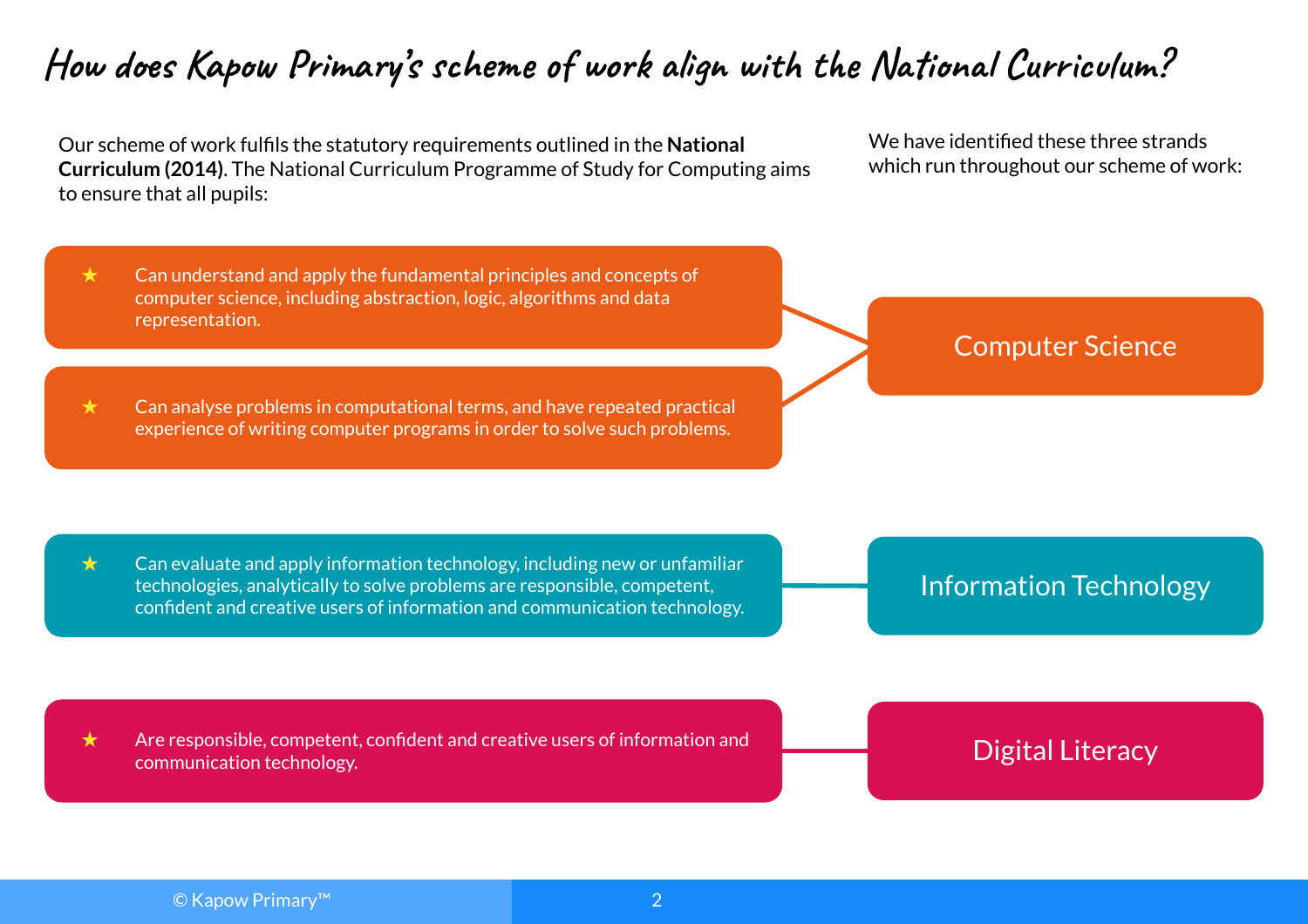

| <b>Early Years</b><br><b>Foundation Stage</b><br>Kapow Primary's<br>units | Early years outcomes: Prime Areas<br><b>Development Matters 2021 statements</b><br><b>Early Learning Goals</b>                                                                                                                                                                                                                                                                                                                                                                                                                                                                                                                                                                                                                                                                                                                                                                                                                                                                                                              | Early years outcomes: Specific Areas<br><b>Development Matters 2021 statements</b><br><b>Early Learning Goals</b>                                                                                                                                            |
|---------------------------------------------------------------------------|-----------------------------------------------------------------------------------------------------------------------------------------------------------------------------------------------------------------------------------------------------------------------------------------------------------------------------------------------------------------------------------------------------------------------------------------------------------------------------------------------------------------------------------------------------------------------------------------------------------------------------------------------------------------------------------------------------------------------------------------------------------------------------------------------------------------------------------------------------------------------------------------------------------------------------------------------------------------------------------------------------------------------------|--------------------------------------------------------------------------------------------------------------------------------------------------------------------------------------------------------------------------------------------------------------|
| Computing systems and<br>networks 1: Using a<br>computer                  | <b>Physical Development</b><br>-Develop their small motor skills so that they can use a range of tools competently, safely and confidently.                                                                                                                                                                                                                                                                                                                                                                                                                                                                                                                                                                                                                                                                                                                                                                                                                                                                                 | Literacy<br>-Spell words by identifying the sounds and then writing the sounds with<br>letter/s.<br>-Re-read what they have written to check that it makes sense.<br><b>Mathematics</b><br>-Link the number symbol (numeral) with its cardinal number value. |
| <b>Programming 1: All about</b><br>instructions                           | <b>Communication and Language</b><br>-Understand how to listen carefully and why listening is important.<br>-Describe events in some detail.<br>-Use talk to help work our problems and organise thinking and activities, and to explain how things work<br>and why they might happen.<br><b>Personal, Social and Emotional Development</b><br>-ELG: Self-Regulation> Give focused attention to what the teacher says, responding appropriately even<br>when engaged in activity, and show an ability to follow instructions involving several ideas or actions.<br>-ELG: Managing Self> Be confident to try new activities and show independence, resilience and<br>perseverance in the face of challenge.<br>- <b>ELG</b> : Building Relationships> Work and play cooperatively and take turns with others.<br><b>Physical Development</b><br>-Know and talk about the different factors that support their overall health and wellbeing.<br>-Further develop the skills they need to manage the school day successfully. |                                                                                                                                                                                                                                                              |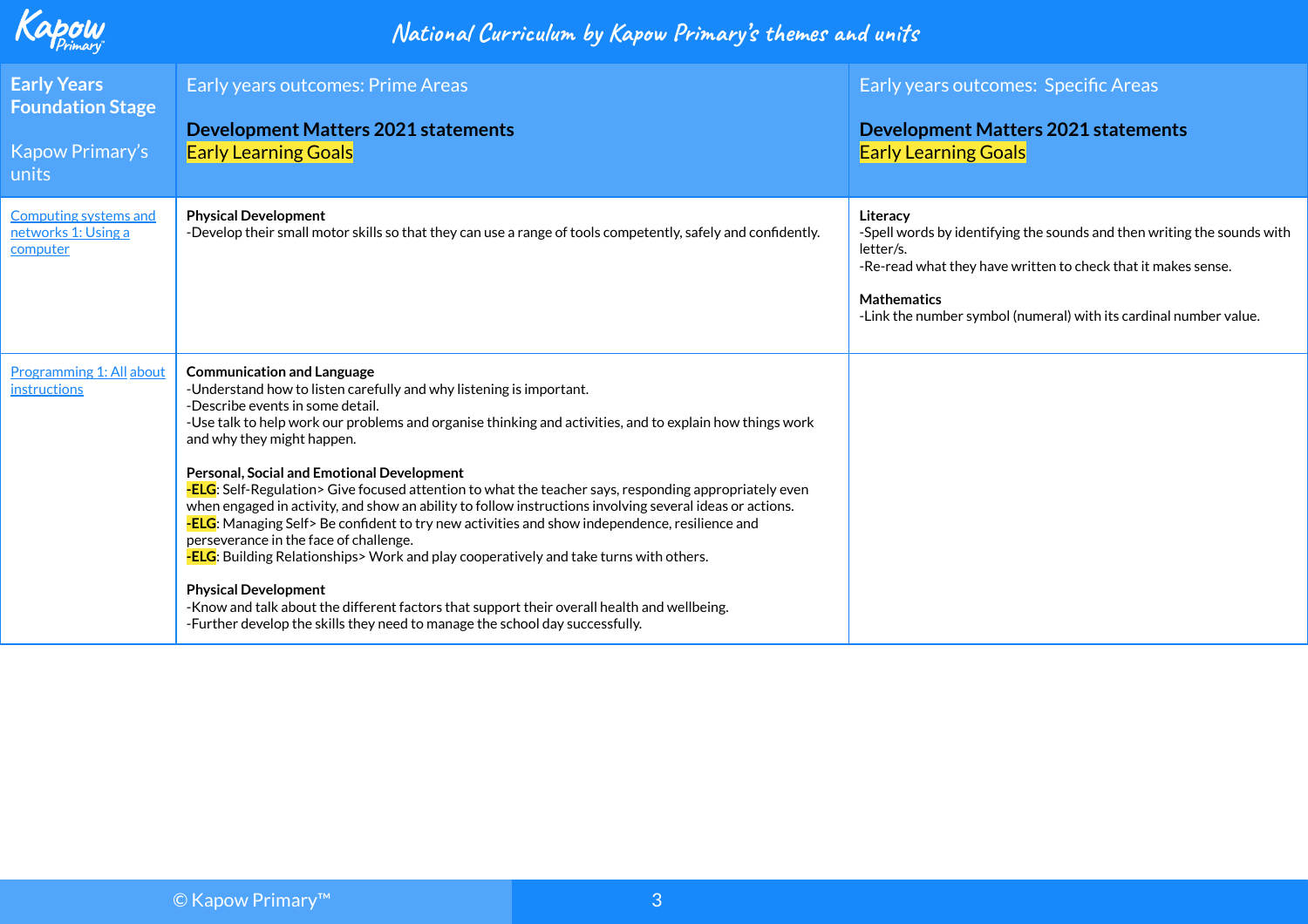

| <b>Early Years</b><br><b>Foundation Stage</b><br>Kapow Primary's<br>units | Early years outcomes: Prime Areas<br><b>Development Matters 2021 statements</b><br><b>Early Learning Goals</b>                                                                                                                                                                                                                                                                                                                                                                                                                                                                                                                                                                                                                                                                            | Early years outcomes: Specific Areas<br><b>Development Matters 2021 statements</b><br><b>Early Learning Goals</b>                                                                                                                                                                                                                                                                                                                                                                             |
|---------------------------------------------------------------------------|-------------------------------------------------------------------------------------------------------------------------------------------------------------------------------------------------------------------------------------------------------------------------------------------------------------------------------------------------------------------------------------------------------------------------------------------------------------------------------------------------------------------------------------------------------------------------------------------------------------------------------------------------------------------------------------------------------------------------------------------------------------------------------------------|-----------------------------------------------------------------------------------------------------------------------------------------------------------------------------------------------------------------------------------------------------------------------------------------------------------------------------------------------------------------------------------------------------------------------------------------------------------------------------------------------|
| <b>Computing systems and</b><br>networks 2: Exploring<br>hardware         | <b>Communication and Language</b><br>-Learn new vocabulary.<br>-Use new vocabulary throughout the day.<br>-Ask questions to find out more and to check they understand what has been said to them.<br>-Articulate their thoughts and ideas in well-formed sentences.<br>-Use talk to help work out problems and organise thinking and activities, and to explain how things work<br>and why they might happen.<br>Personal, Social and Emotional Development<br>-See themselves as a valuable individual<br><b>Physical Development</b><br>-Develop their small motor skills so that they can use a range of tools competently, safely and confidently.<br>-Confidently and safely use a range of large and small apparatus indoors and outside, alone and in a group.                    | Literacy<br>-Spell words by identifying the sounds and then writing the sounds with<br>letter/s.<br>-Write short sentences with known letter-sound correspondences using<br>a capital and full stop.<br><b>Understanding the World</b><br>-Describe what they see, hear and feel whilst outside.                                                                                                                                                                                              |
| Programming 2:<br><b>Programming Bee-Bots</b>                             | <b>Personal, Social and Emotional Development</b><br>-ELG: Managing Self> Be confident to try new activities and show independence, resilience and<br>perseverance in the face of challenge.                                                                                                                                                                                                                                                                                                                                                                                                                                                                                                                                                                                              | <b>Mathematics</b><br>-Count objects, actions and sounds.<br>-Link the number symbol (numeral) with its cardinal number value.<br>-Count beyond 10.                                                                                                                                                                                                                                                                                                                                           |
| Data handling:<br>Introduction to data                                    | <b>Communication and Language</b><br>-Articulate their thoughts and ideas in well-formed sentences.<br>-Use talk to help work out problems and organise thinking and activities, and to explain how things work<br>and why they might happen.<br>-ELG: Listening, Attention and Understanding> Listen attentively and respond to what they hear with<br>relevant questions, comments and actions when being read to and during whole class discussions and small<br>group interactions.<br>-ELG: Listening, Attention and Understanding> Make comments about what they have heard and ask<br>questions to clarify their understanding.<br>-ELG:Speaking> Participate in small group, class and one-to-one discussions, offering their own ideas, using<br>recently introduced vocabulary. | <b>Mathematics</b><br>-ELG: Numerical Patterns> Compare quantities up to 10 in different<br>contexts, recognising when one quantity is greater than, less than or the<br>same as the other quantity.<br>-Count objects, actions and sounds.<br>-Subitise.<br>-Count beyond 10.<br>-Compare numbers.<br>-Understand the 'one more than/ one less than' relationship between<br>consecutive numbers.<br>-Continue, copy and create repeating patterns.<br>-Compare length, weight and capacity. |

Please refer to our other guidance for Computing provision in EYFS: [Supporting a child-led project using technology](https://www.kapowprimary.com/subjects/computing/eyfs/eyfs-teacher-guidance-for-computing/teacher-guidance-supporting-a-child-led-project-using-technology/), [Computing through continuous provision](https://www.kapowprimary.com/subjects/computing/eyfs/eyfs-teacher-guidance-for-computing/teacher-guidance-computing-through-continuous-provision/)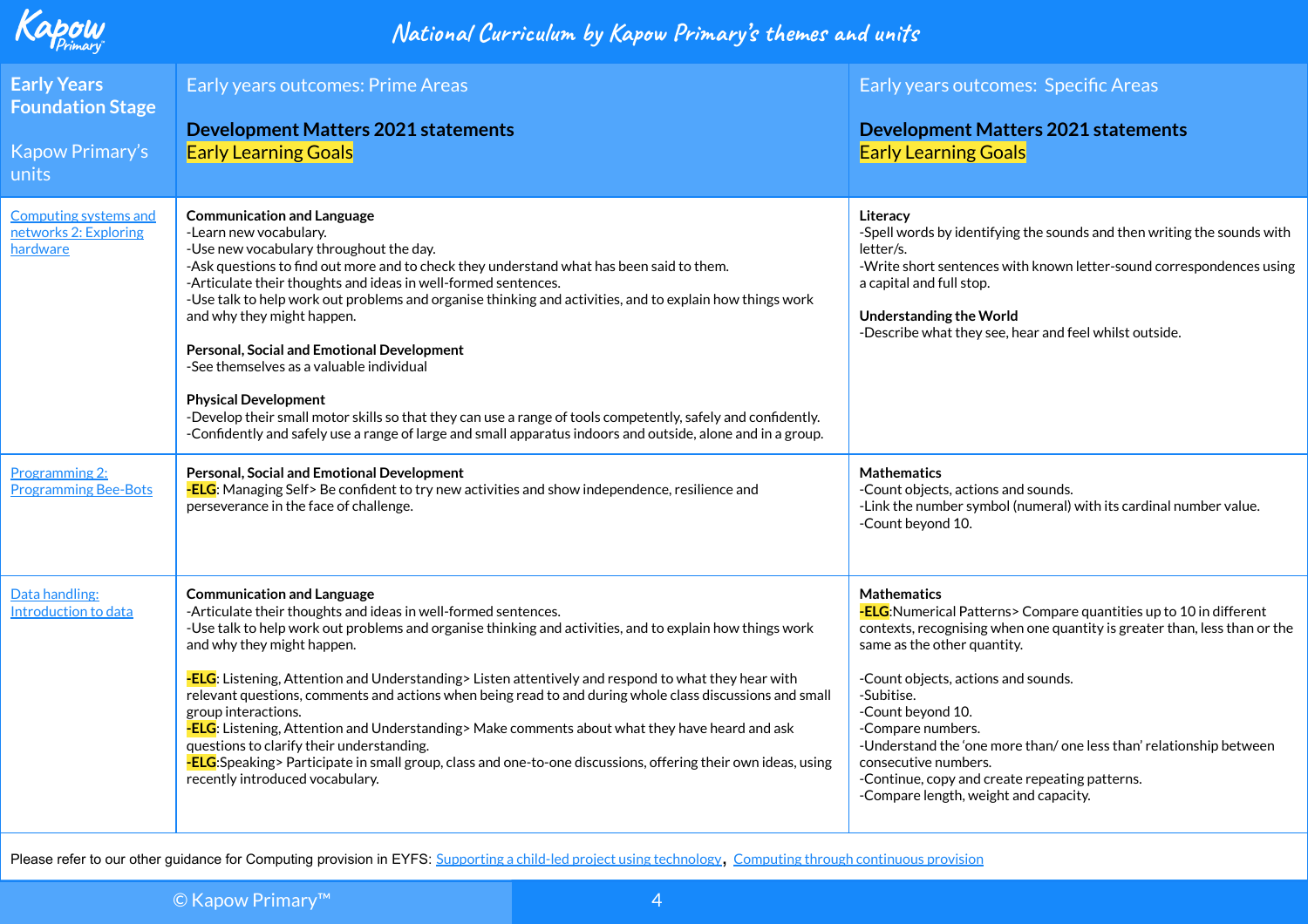

| Key stage 1 -<br>National Curriculum computing subject content:<br>You may observe that a child:                                                                                                                               | <b>Kapow Primary's</b><br>computing strands | <b>Kapow Primary's units</b>                                                                                                                                                                                                                                                                                                                                                                                                                                                                                                                                                                                                                                                                                               |
|--------------------------------------------------------------------------------------------------------------------------------------------------------------------------------------------------------------------------------|---------------------------------------------|----------------------------------------------------------------------------------------------------------------------------------------------------------------------------------------------------------------------------------------------------------------------------------------------------------------------------------------------------------------------------------------------------------------------------------------------------------------------------------------------------------------------------------------------------------------------------------------------------------------------------------------------------------------------------------------------------------------------------|
| Understand what algorithms are; how they are<br>implemented as programs on digital devices; and that<br>programs execute by following precise and unambiguous<br>instructions                                                  | <b>Computer Science</b>                     | Y1 > Programming 2: Bee-Bot (alternative unit - Programming 2: Virtual Bee-Bot), Programming 1:<br><b>Algorithms unplugged</b><br>Y2 > Computing systems and networks 1: What is a computer?, Programming 2: ScratchJr, Programming<br>1: Algorithms and debugging, Data handling: International Space Station                                                                                                                                                                                                                                                                                                                                                                                                             |
| Create and debug simple programs                                                                                                                                                                                               | <b>Computer Science</b>                     | Y1 > Programming 2: Bee-Bot (alternative unit - Programming 2: Virtual Bee-Bot), Programming 1:<br>Algorithms unplugged<br>Y2 > Programming 2: ScratchJr, Programming 1: Algorithms and debugging                                                                                                                                                                                                                                                                                                                                                                                                                                                                                                                          |
| Use logical reasoning to predict the behaviour of simple programs                                                                                                                                                              | <b>Computer Science</b>                     | Y1 > Programming 2: Bee-Bot (alternative unit - Programming 2: Virtual Bee-Bot), Creating media: Digital<br>imagery<br>Y2 > Programming 2: ScratchJr, Programming 1: Algorithms and debugging                                                                                                                                                                                                                                                                                                                                                                                                                                                                                                                              |
| Use technology purposefully to create, organise, store,<br>manipulate and retrieve digital content                                                                                                                             | <b>Digital Literacy</b>                     | Y1 > Computing systems and networks: Improving mouse skills, Creating media: Digital imagery - Google<br>school version, Creating media: Digital imagery - Microsoft Office 365 version, Data handling:<br>Introduction to data, Skills showcase: Rocket to the moon<br>Y2 > Online Safety: Year 2, Computing systems and networks 2: Word processing - Google school<br>version, Computing systems and networks 2: Word processing - Microsoft Office 365 version,<br>Programming 2: ScratchJr, Data handling: International Space Station, Creating media: Stop motion using<br>tablet devices (alternative units - Creating media: Stop motion with cameras and Creating media: Stop<br>motion devices without cameras) |
| Recognise common uses of information technology<br>beyond school                                                                                                                                                               | <b>Information Technology</b>               | Y1 > Computing systems and networks: Improving mouse skills, Digital imagery - Google school version,<br>Creating media: Digital imagery - Microsoft Office 365 version, Data handling: Introduction to data,<br><b>Online safety: Year 1</b><br>Y2 > Computing systems and networks 1: What is a computer? Creating media: Stop motion using tablet<br>devices (alternative units - Creating media: Stop motion with cameras and Creating media: Stop motion<br>devices without cameras), Online Safety: Year 2                                                                                                                                                                                                           |
| Use technology safely and respectfully, keeping personal<br>information private; identify where to go for help and<br>support when they have concerns about content or contact on the<br>internet or other online technologies | <b>Digital Literacy</b>                     | Y1 > Computing systems and networks: Improving mouse skills, Digital imagery - Google school version,<br>Creating media: Digital imagery - Microsoft Office 365 version, Online safety: Year 1<br>Y2 > Online Safety: Year 2, Computing systems and networks 2: Word processing - Google school<br>version, Computing systems and networks 2: Word processing - Microsoft Office 365 version                                                                                                                                                                                                                                                                                                                               |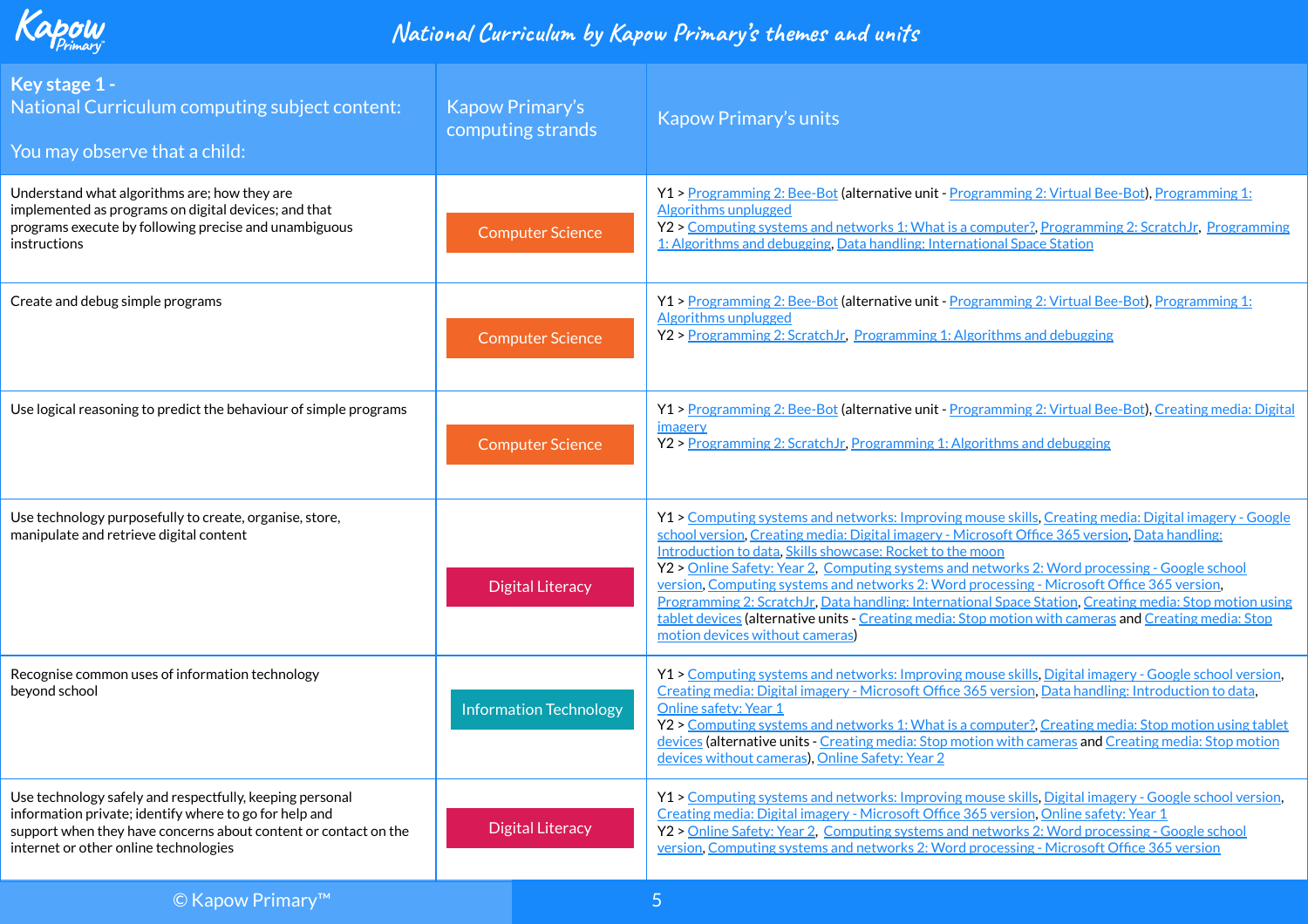

| Key stage 2 -<br>National Curriculum computing subject content:<br>You may observe that a child:                                                                                                    | Kapow Primary's<br>computing strands                     | <b>Kapow Primary's units</b>                                                                                                                                                                                                                                                                                                                                                                                                                                                                                                                                                                                                                                                                                                           |
|-----------------------------------------------------------------------------------------------------------------------------------------------------------------------------------------------------|----------------------------------------------------------|----------------------------------------------------------------------------------------------------------------------------------------------------------------------------------------------------------------------------------------------------------------------------------------------------------------------------------------------------------------------------------------------------------------------------------------------------------------------------------------------------------------------------------------------------------------------------------------------------------------------------------------------------------------------------------------------------------------------------------------|
| Design, write and debug programs that accomplish specific goals,<br>including controlling or simulating physical systems; solve problems<br>by decomposing them into smaller parts                  | <b>Computer Science</b>                                  | Y3 > Computing systems and networks 3: Journey inside a computer, Programming: Scratch<br>Y4 > Skills showcase: HTML, Programming 2: Computational thinking, Programming 1: Further coding<br>with Scratch - Google schools version, Programming 1: Further coding with Scratch - Microsoft Office 365<br>version<br>Y5 > Programming 2: Micro:bit, Programming 1: Music - Sonic Pi (Alternative unit - Programming 1: Music<br>- Scratch), Creating media: Stop motion animation - Stop Motion Studio (Alternative unit - Creating<br>media: Stop motion animation - with cameras)<br>Y6 > Programming: Intro to Python, Skills showcase: Inventing a product                                                                         |
| Use sequence, selection, and repetition in programs; work with<br>variables and various forms of input and output                                                                                   | <b>Computer Science</b>                                  | Y3 > Programming: Scratch<br>Y4 > Skills showcase: HTML, Data handling: Investigating weather - Google schools version, Data<br>handling: Investigating weather - Microsoft Office 365 version, Programming 2: Computational thinking,<br>Programming 1: Further coding with Scratch - Google schools version, Programming 1: Further coding<br>with Scratch - Microsoft Office 365 version<br>Y5 > Programming: Micro:bit, Programming 1: Music - Sonic Pi (Alternative unit - Programming 1: Music -<br>Scratch), Creating media: Stop motion animation - Stop Motion Studio (Alternative unit - Creating media:<br>Stop motion animation - with cameras)<br>Y6 > Programming: Intro to Python, Skills showcase: Inventing a product |
| Use logical reasoning to explain how some simple algorithms work<br>and to detect and correct errors in algorithms and<br>programs                                                                  | <b>Computer Science</b>                                  | Y3 > Computing systems and networks 3: Journey inside a computer, Programming: Scratch<br>Y4 > Skills showcase: HTML, Programming 2: Computational thinking Programming 1: Further coding<br>with Scratch - Google schools version, Programming 1: Further coding with Scratch - Microsoft Office 365<br>version<br>Y5 > Programming: Micro:bit, Programming 1: Music - Sonic Pi (Alternative unit - Programming 1: Music -<br>Scratch)<br>Y6 > Programming: Intro to Python, Skills showcase: Inventing a product                                                                                                                                                                                                                     |
| Understand computer networks including the internet; how they<br>can provide multiple services, such as the world wide web; and the<br>opportunities they offer for communication and collaboration | <b>Digital Literacy</b><br><b>Information Technology</b> | Y3 > Computing systems and networks 3: Journey inside a computer, Computing systems and networks 2:<br>Emailing, Computing systems and networks 1: Networks and the internet - Google schools version,<br>Computing systems and networks 1: Networks and the internet - Microsoft Office 365 version, Online<br>safety: Year 3<br>Y4 > Computing systems and networks: Collaborative learning,<br>Y5 > Programming 2: Micro:bit, Computing systems and networks: Search engines, Data handling: Mars<br>Rover <sub>1</sub><br>Y6 > Computing systems and networks: Bletchley Park, Skills showcase: Inventing a product, Data<br>handling: Big Data 1, Online safety: Year 6, Creating media: History of computers                     |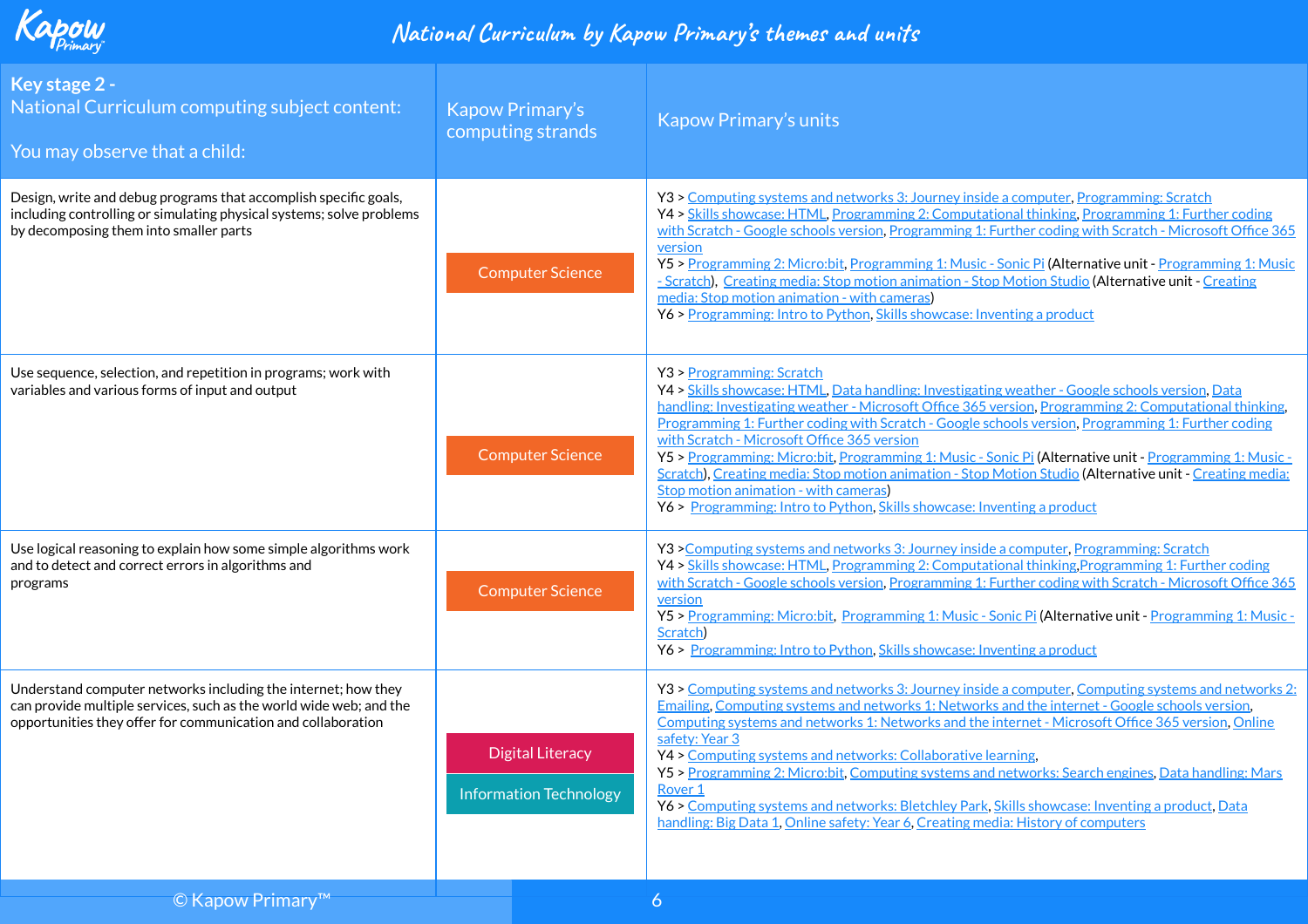

| Key stage 2 -<br>National Curriculum computing subject content:<br>You may observe that a child:                                                                                                                                                                                                 | <b>Kapow Primary's</b><br>computing strands              | <b>Kapow Primary's units</b>                                                                                                                                                                                                                                                                                                                                                                                                                                                                                                                                                                                                                                                                                                                                                                                                                                                                                                                                                                                                                                                                                                                                                                                                                                                                                                                                                                                                                                                                                         |
|--------------------------------------------------------------------------------------------------------------------------------------------------------------------------------------------------------------------------------------------------------------------------------------------------|----------------------------------------------------------|----------------------------------------------------------------------------------------------------------------------------------------------------------------------------------------------------------------------------------------------------------------------------------------------------------------------------------------------------------------------------------------------------------------------------------------------------------------------------------------------------------------------------------------------------------------------------------------------------------------------------------------------------------------------------------------------------------------------------------------------------------------------------------------------------------------------------------------------------------------------------------------------------------------------------------------------------------------------------------------------------------------------------------------------------------------------------------------------------------------------------------------------------------------------------------------------------------------------------------------------------------------------------------------------------------------------------------------------------------------------------------------------------------------------------------------------------------------------------------------------------------------------|
| Use search technologies effectively, appreciate how results are<br>selected and ranked, and be discerning in evaluating<br>digital content                                                                                                                                                       | <b>Digital Literacy</b><br><b>Information Technology</b> | Y3 > Computing systems and networks 1: Networks and the internet - Google schools version, Computing<br>systems and networks 1: Networks and the internet - Microsoft Office 365 version, Programming:<br>Scratch, Online safety: Year 3, Creating media: Video trailers using devices other than iPads (Alternative<br>unit - Creating media: Video trailers using iPads)<br>Y4 > Creating media: Website design - Microsoft schools version, Creating media: Website design -<br>Microsoft Office 365 version, Online safety: Year 4<br>Y5 > Computing systems and networks: Search engines, Online safety 5<br>Y6 > Computing systems and networks: Bletchley Park, Skills showcase: Inventing a product, Online<br>safety: Year 6                                                                                                                                                                                                                                                                                                                                                                                                                                                                                                                                                                                                                                                                                                                                                                                |
| Select, use and combine a variety of software (including internet<br>services) on a range of digital devices to design and create a range of<br>programs, systems and content that<br>accomplish given goals, including collecting, analysing,<br>evaluating and presenting data and information | <b>Computer Science</b><br><b>Information Technology</b> | Y3 > Computing systems and networks 2: Emailing - Google schools version, Computing systems and<br>networks 2: Emailing - Microsoft Office 365 version, Data handling: Comparison cards databases - Google<br>schools version, Data handling: Comparison cards databases - Microsoft Office 365 version, Creating<br>media: Video trailers using devices other than iPads (Alternative unit - Creating media: Video trailers<br>using iPads), Computing systems and networks 1: Networks and the internet - Google schools version.<br>Computing systems and networks 1: Networks and the internet - Microsoft Office 365 version.<br><b>Programming: Scratch</b><br>Y4 > Computing systems and networks: Collaborative learning, Creating media: Website design, Data<br>handling: Investigating weather - Google schools version, Data handling: Investigating weather -<br>Microsoft Office 365 version, Programming 1: Further coding with Scratch - Google schools version.<br>Programming 1: Further coding with Scratch - Microsoft Office 365 version, Skills showcase: HTML<br><b>Programming 2: Computational thinking</b><br>Y5 > Online Safety, Micro:bit, Programming: music - Sonic Pi (Alternative unit - Programming: music -<br>Scratch), Data handling: Mars Rover 1, Skills showcase: Mars Rover 2<br>Y6 > Computing systems and networks: Bletchley Park, Skills showcase: Inventing a product, Data<br>handling: Big Data 1, Creating media: History of computers, Programming: Intro to Python |
| Use technology safely, respectfully and responsibly;<br>recognise acceptable/unacceptable behaviour; identify a range of<br>ways to report concerns about content and contact                                                                                                                    | <b>Digital Literacy</b>                                  | Y3 > Computing systems and networks 2: Emailing - Google schools version, Computing systems and<br>networks 2: Emailing - Microsoft Office 365 version, Online safety: Year 3<br>Y4 > Online Safety: Year 4, Creating media: Website design, Skills showcase: HTML, Data handling:<br>Investigating weather - Google schools version, Data handling: Investigating weather - Microsoft Office<br>365 version<br>Y5 > Online Safety: Year 5, Computing systems and networks: Search engines<br>Y6 > Computing systems and networks: Bletchley Park, Skills showcase: Inventing a product, Data<br>handling: Big Data 1, Online safety: Year 6                                                                                                                                                                                                                                                                                                                                                                                                                                                                                                                                                                                                                                                                                                                                                                                                                                                                         |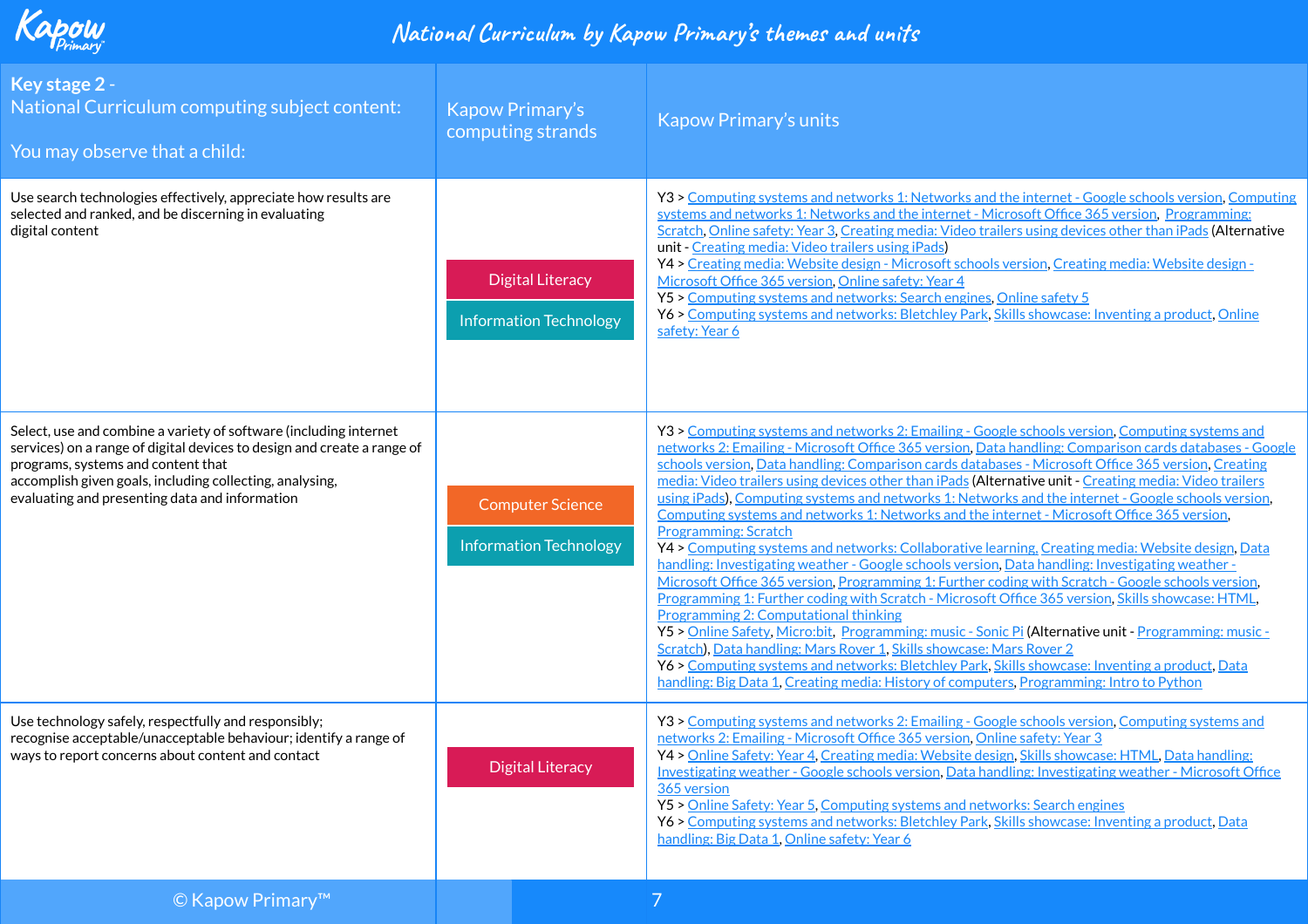| <b>EYFS</b>                                                                                             | <b>Description</b>                                                                                                                                       | Overview                                                                                                                                                                                                                                                                                                                                                                                                                    |        | Characteristics of effective learning                             |
|---------------------------------------------------------------------------------------------------------|----------------------------------------------------------------------------------------------------------------------------------------------------------|-----------------------------------------------------------------------------------------------------------------------------------------------------------------------------------------------------------------------------------------------------------------------------------------------------------------------------------------------------------------------------------------------------------------------------|--------|-------------------------------------------------------------------|
| <b>Teacher guidance:</b><br><b>Computing through</b><br>continuous provision<br>Go to guidance          | Resourcing your continuous<br>and enhanced provision,<br>and observing computing<br>skills through play.                                                 | Information Technology<br><b>Computer Science</b><br>Guidance for teachers on how to audit the classroom environment to ensure opportunities for<br>the exploration of computers, hardware and computational thinking are being provided.<br>Guidance on undertaking observations of the children at play to ensure computing outcomes<br>are met and developed.                                                            |        |                                                                   |
| <b>Teacher guidance:</b><br><b>Supporting a child-led</b><br>project using technology<br>Go to guidance | Using technology to support<br>pupils' learning in other<br>areas and introducing<br>digital safety.                                                     | <b>Digital Literacy</b><br>Modelling how to search for images safely online.<br>When using the internet alongside an adult, or independently, learning what to do if they come<br>across something that worries them or makes them feel uncomfortable.<br><b>Information Technology</b><br>Using a camera and/or iPad to take photos.<br>Recognising that a range of technology is used in places such as homes and school. |        |                                                                   |
| Computing systems and<br>networks 1: Using a<br>computer<br>$(5$ lessons)<br><u>Go to unit</u>          | Learning the basic skills<br>needed to use a computer,<br>including keyboard and<br>mouse exploration, and<br>using these skills for a<br>purpose.       | <b>Digital Literacy</b><br>Learning to log in and log out.<br>Using a simple online paint tool to create digital art.<br><b>Computer Science</b><br>Learning what a keyboard is and how to locate relevant keys.<br>Learning what a mouse is and developing basic mouse skills such as moving and clicking.                                                                                                                 | ✔<br>✔ | Playing and Exploring<br><b>Active Learning</b>                   |
| Programming 1: All about<br>instructions<br>(5 lessons)<br>Go to unit                                   | Learning how to follow and<br>give instructions in<br>'unplugged' practical games<br>and activities, and learning<br>what to do when things go<br>wrong. | <b>Computer Science</b><br>Following instructions as part of practical activities and games and learning to debug when<br>things go wrong.<br>Learning to give simple instructions.<br>Learning that an algorithm is a set of instructions to carry out a task, in a specific order.<br>Using logical reasoning to read simple instructions and predict the outcome.                                                        |        | <b>Active Learning</b><br><b>Creating and Thinking Critically</b> |
| Computing systems and<br>networks 2: Exploring<br>hardware<br>(5 lessons)<br><u>Go to unit</u>          | Exploring hardware<br>through the use of tinker<br>trays for play and<br>introducing cameras and<br>other technology to record<br>meaningful moments.    | <b>Information Technology</b><br>Learning how to explore and tinker with hardware to develop familiarity and introduce<br>relevant vocabulary.<br>Learning how to operate a camera and/or iPad and use them to take photos<br>Recognising that a range of technology is used in places such as homes and schools.                                                                                                           |        | Playing and Exploring<br><b>Active Learning</b>                   |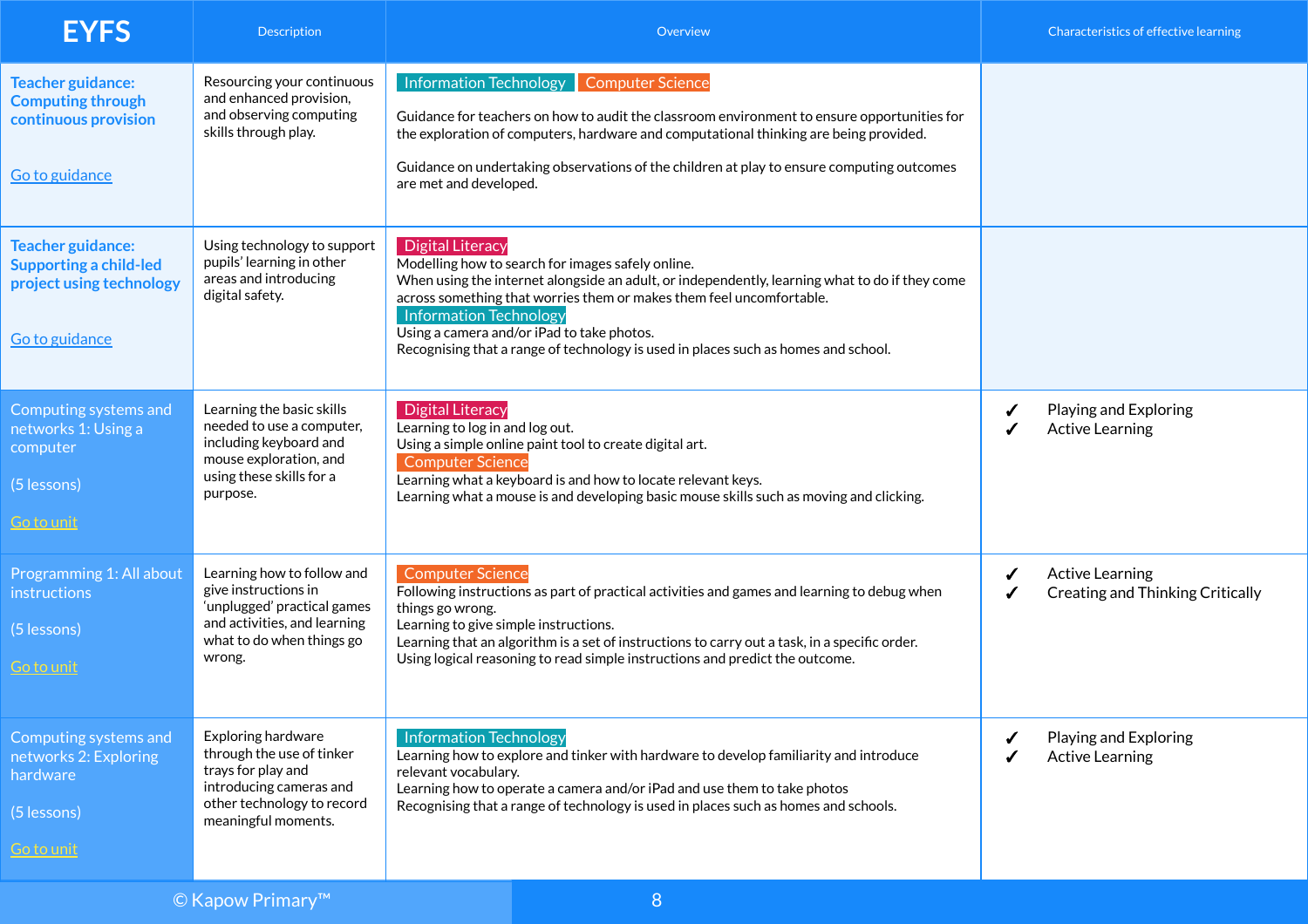| <b>EYFS</b>                                                                         | Description                                                                                                                                                                                                       | Overview                                                                                                                                                                                                                                                |   | Text text                                                                           |
|-------------------------------------------------------------------------------------|-------------------------------------------------------------------------------------------------------------------------------------------------------------------------------------------------------------------|---------------------------------------------------------------------------------------------------------------------------------------------------------------------------------------------------------------------------------------------------------|---|-------------------------------------------------------------------------------------|
| Programming 2:<br><b>Programming Bee-Bots</b><br>$(5$ lessons)<br><u>Go to unit</u> | Exploring how Bee Bots<br>work and how to give them<br>simple instructions, using<br>them in child-led play.<br>Acquiring the help of an<br>adult to learn to<br>debug and problem solve<br>when things go wrong. | <b>Information Technology</b><br>Experimenting with programming a Bee-bot/Blue-bot and learning how to give simple<br>commands.<br><b>Computer Science</b><br>Learning to debug instructions, with the help of an adult, when things go wrong.          |   | Playing and Exploring<br>Active Learning<br><b>Creating and Thinking Critically</b> |
| Data handling:<br>Introduction to data<br>(5 lessons)<br>Go to unit                 | Learning to sort and<br>categorise data and an<br>introduction to branching<br>databases and pictograms.                                                                                                          | <b>Digital Literacy</b><br>Using technology purposefully to create, organise, store, manipulate and retrieve digital<br>content.<br>Selecting software appropriately.<br><b>Information Technology</b><br>Recognising uses of technology beyond school. | ✔ | Playing and Exploring<br>Active Learning<br><b>Creating and Thinking Critically</b> |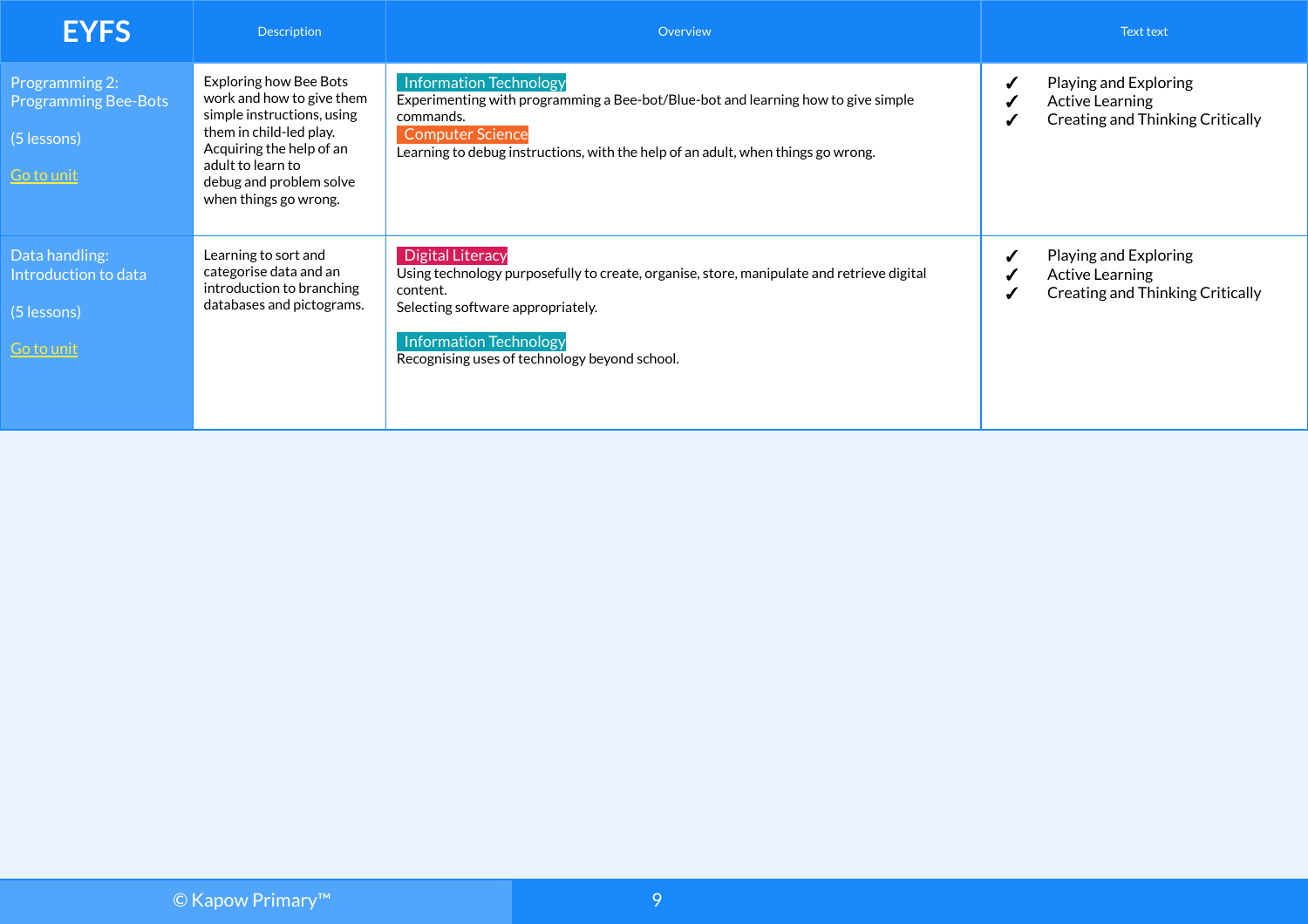

| Year 1                                                                                                                                                                                                                                 | <b>Overview</b>                                                                                                                                                                                                                                                                                                                                                                                               | <b>Knowledge</b>                                                                                                                                                                                             | <b>Vocabulary</b>                                                                                                                                 | <b>Cross-curricular</b><br><b>links</b> |
|----------------------------------------------------------------------------------------------------------------------------------------------------------------------------------------------------------------------------------------|---------------------------------------------------------------------------------------------------------------------------------------------------------------------------------------------------------------------------------------------------------------------------------------------------------------------------------------------------------------------------------------------------------------|--------------------------------------------------------------------------------------------------------------------------------------------------------------------------------------------------------------|---------------------------------------------------------------------------------------------------------------------------------------------------|-----------------------------------------|
| <b>Computing systems</b><br>and networks:<br><b>Improving mouse</b><br><b>skills</b><br>(5 lessons)<br>Introducing children to<br>logging in and using<br>technology for a purpose,<br>including creating art<br>Go to unit            | <b>Digital Literacy</b><br>Recognising common uses of information technology.<br>Logging in and saving work on their own account.<br>Knowing what to do if they have concerns about content or contact<br>online.<br>Understanding of how to create digital art using an online paint tool.<br>Information Technology<br>Learning to locate where keys are on the keyboard.<br>Developing basic mouse skills. | Keyboard skills - locating the letters of<br>individual names<br>Computer menus - file, open, save, close<br>Using a mouse - click and drag, drag and<br>drop, left/right click, mouse mat                   | account<br>clipart<br>computer<br>log on/off<br>password<br>resize<br>screen (monitor)<br>software<br>tools<br>username                           | Art and design<br>Maths                 |
| <b>Programming 1:</b><br><b>Algorithms</b><br>unplugged<br>(5 lessons)<br>Learning how<br>computers handle<br>information by<br>exploring 'unplugged'<br>algorithms-completing<br>tasks away from the<br>computer<br><b>Go to unit</b> | <b>Computer Science</b><br>Understanding how to create algorithms.<br>Learning that computers need information to be presented in a simple<br>and clear way.<br>Understanding how to break a computational thinking problem into<br>smaller parts in order to solve it.                                                                                                                                       | Planning and execution of an<br>algorithm/set of instructions for a simple<br>activity<br>Basic debugging concepts<br>Decomposition - how to breakdown<br>objects into separate parts and categorise<br>them | algorithm<br>$\bullet$<br>bug<br>$\bullet$<br>computer<br>debug<br>decompose<br>device<br>input<br>instructions<br>output<br>solution             |                                         |
| <b>Skills showcase:</b><br><b>Rocket to the moon</b><br>(5 lessons)<br>Appreciating the value of<br>computers,<br>understanding that they<br>helped us get to the moon<br><u>Go to unit</u>                                            | <b>Digital Literacy</b><br>Using technology purposefully to create, organise, store, manipulate<br>and retrieve digital content.<br>Selecting software appropriately.                                                                                                                                                                                                                                         | Computer files and formats - .jpegs, .txt,<br>folders<br>Using a computer to make a list/drawing<br>and saving the document to a folder<br>How to make a bottle rocket                                       | computer<br>program<br>create<br>data<br>$\bullet$<br>digital content<br>e-document<br>folder<br>list<br>save<br>sequence<br>share<br>spreadsheet | Science<br>D&T<br>Maths<br>History      |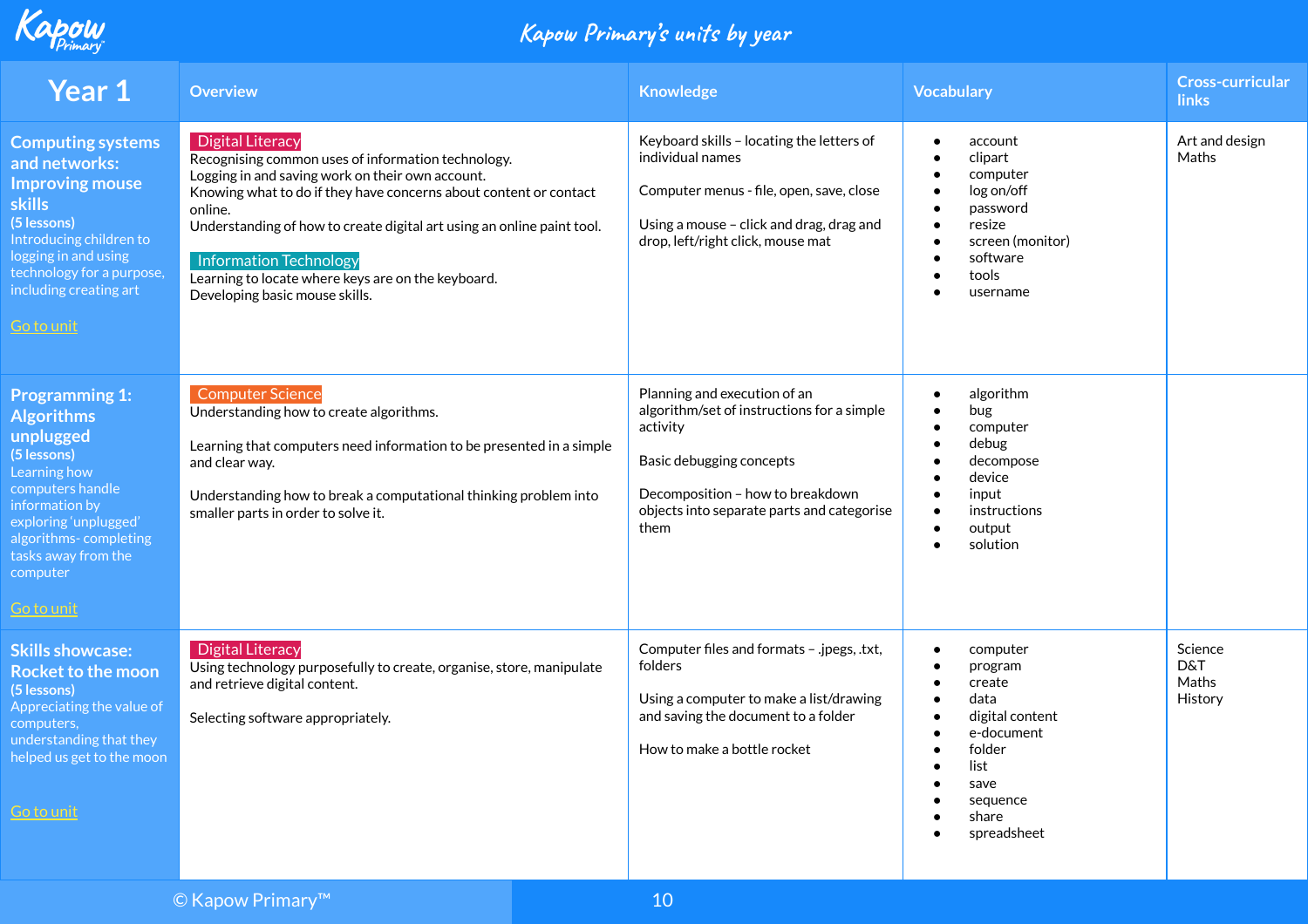

| Year 1 continued.                                                                                                                                                                                                                  | <b>Overview</b>                                                                                                                                                                                                                                                                                                                                                                                  | <b>Knowledge</b>                                                                                                                                                                                                              | <b>Vocabulary</b>                                                                                                                                                                                                 | <b>Cross-curricular</b><br><b>links</b> |
|------------------------------------------------------------------------------------------------------------------------------------------------------------------------------------------------------------------------------------|--------------------------------------------------------------------------------------------------------------------------------------------------------------------------------------------------------------------------------------------------------------------------------------------------------------------------------------------------------------------------------------------------|-------------------------------------------------------------------------------------------------------------------------------------------------------------------------------------------------------------------------------|-------------------------------------------------------------------------------------------------------------------------------------------------------------------------------------------------------------------|-----------------------------------------|
| <b>Programming 2:</b><br><b>Bee-Bots</b><br>(5 lessons)<br>Using Bee-Bots to<br>navigate an area and<br>constructing simple<br>algorithms, through the<br>story of The Three Little<br>Pigs<br>Go to unit:<br>Option 1<br>Option 2 | <b>Computer Science</b><br>Learning how to explore and tinker with hardware to find out how it<br>works.<br>Constructing a series of instructions into a simple algorithm.<br>Applying computing concepts to real world situation in an unplugged<br>activity.                                                                                                                                   | Bee-Bot - locating the buttons, battery<br>compartment, on/off switch, wheels and<br>speaker<br>Understanding Bee-Bot instructions and<br>button functions - move<br>forwards/backwards, turn left/right,<br>clear, pause, go | algorithm<br>$\bullet$<br>Bee-Bot<br>$\bullet$<br>computing code<br>$\bullet$<br>computer program<br>explain<br>explore<br>instructions<br>predict<br>tinker<br>$\bullet$<br>video                                |                                         |
| <b>Creating media:</b><br><b>Digital imagery</b><br>(5 lessons)<br><b>Taking and</b><br>manipulating digital<br>photographs, including<br>adding images found via a<br>search engine<br>Go to unit                                 | <b>Digital Literacy</b><br>Using technology purposefully to create, organise, store, manipulate<br>and retrieve digital content.<br>Knowing what to do if they have concerns about content or contact<br>online.<br><b>Information Technology</b><br>Using cameras or tablets to take photos.<br><b>Computer Science</b><br>Using logical reasoning to predict the behaviour of simple programs. | How sequences work<br>Camera types and basic<br>photography techniques<br>Tell a trusted adult about any online<br>safety concerns                                                                                            | crop<br>$\bullet$<br>delete<br>download<br>drag and drop<br>editing software<br>image<br>$\bullet$<br>import<br>resize<br>save as<br>search engine<br>sequence<br>smart device<br>storage space<br>visual effects | English: reading                        |
| Data handling:<br>Introduction to data<br>(5 lessons)<br>Learning about what data<br>is and how it can be<br>represented and<br>using these skills to show<br>the findings of a mini<br>beast hunt<br>Go to unit                   | <b>Digital Literacy</b><br>Using technology purposefully to create, organise, store, manipulate<br>and retrieve digital content.<br>Selecting software appropriately.<br><b>Information Technology</b><br>Recognising uses of technology beyond school.                                                                                                                                          | How branching databases work<br>Other ways of collecting data - tally<br>chart, bar graph, line graph, pictogram                                                                                                              | categorise<br>$\bullet$<br>chart<br>computer<br>data<br>$\bullet$<br>information<br>label<br>$\bullet$<br>pictogram<br>record<br>sort<br>table<br>text                                                            | Maths<br>Science                        |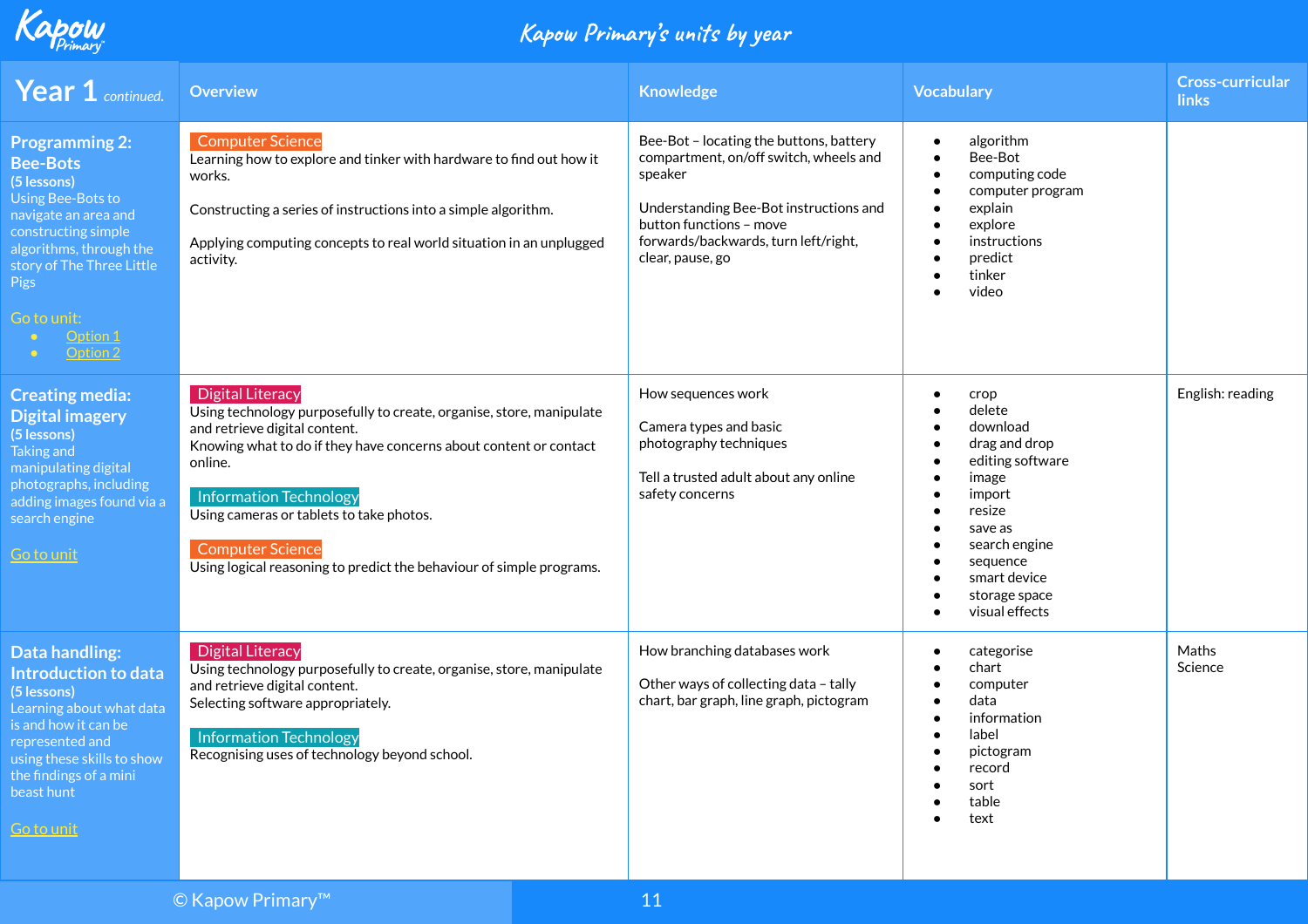

| <b>Year 1</b> continued.                                                                                                                                                                                               | <b>Overview</b>                                                                                                                                                                                                                              | <b>Knowledge</b>                                                                                                                                                                                                                                                                                                                                                          | <b>Vocabulary</b>                                                                                                                                                                                                                          | <b>Cross-curricular</b><br><b>links</b> |
|------------------------------------------------------------------------------------------------------------------------------------------------------------------------------------------------------------------------|----------------------------------------------------------------------------------------------------------------------------------------------------------------------------------------------------------------------------------------------|---------------------------------------------------------------------------------------------------------------------------------------------------------------------------------------------------------------------------------------------------------------------------------------------------------------------------------------------------------------------------|--------------------------------------------------------------------------------------------------------------------------------------------------------------------------------------------------------------------------------------------|-----------------------------------------|
| <b>Online safety:</b><br>Year 1<br>(4 lessons)<br>An introduction to online<br>safety: children learn<br>what it means to be<br>'online' and how to stay<br>safe whilst treating<br>others with respect.<br>Go to unit | <b>Digital Literacy</b><br>Understanding that they need to be kind on the internet, as they would<br>in real life<br>Discovering which devices connect to the internet<br>Understanding some tips for staying safe and why this is important | Know the meaning of 'sharing' and<br>'posting' in an online context<br>Know the 4 top tips for staying safe<br>online<br>1)<br>People you do not know are<br>strangers<br>2)<br>Be nice to people like you would<br>be in the real world<br>3)<br>Keep your personal information<br>private<br>If you are unsure about<br>4)<br>anything, then tell an adult you<br>trust | communicate<br>connect<br>devices<br>digital footprint<br>emotion<br>feelings<br>internet<br>internet safety<br>online<br>personal information<br>posting<br>respect<br>sharing<br>smart device<br>strangers<br>trust<br>wired<br>wireless | <b>RSE</b>                              |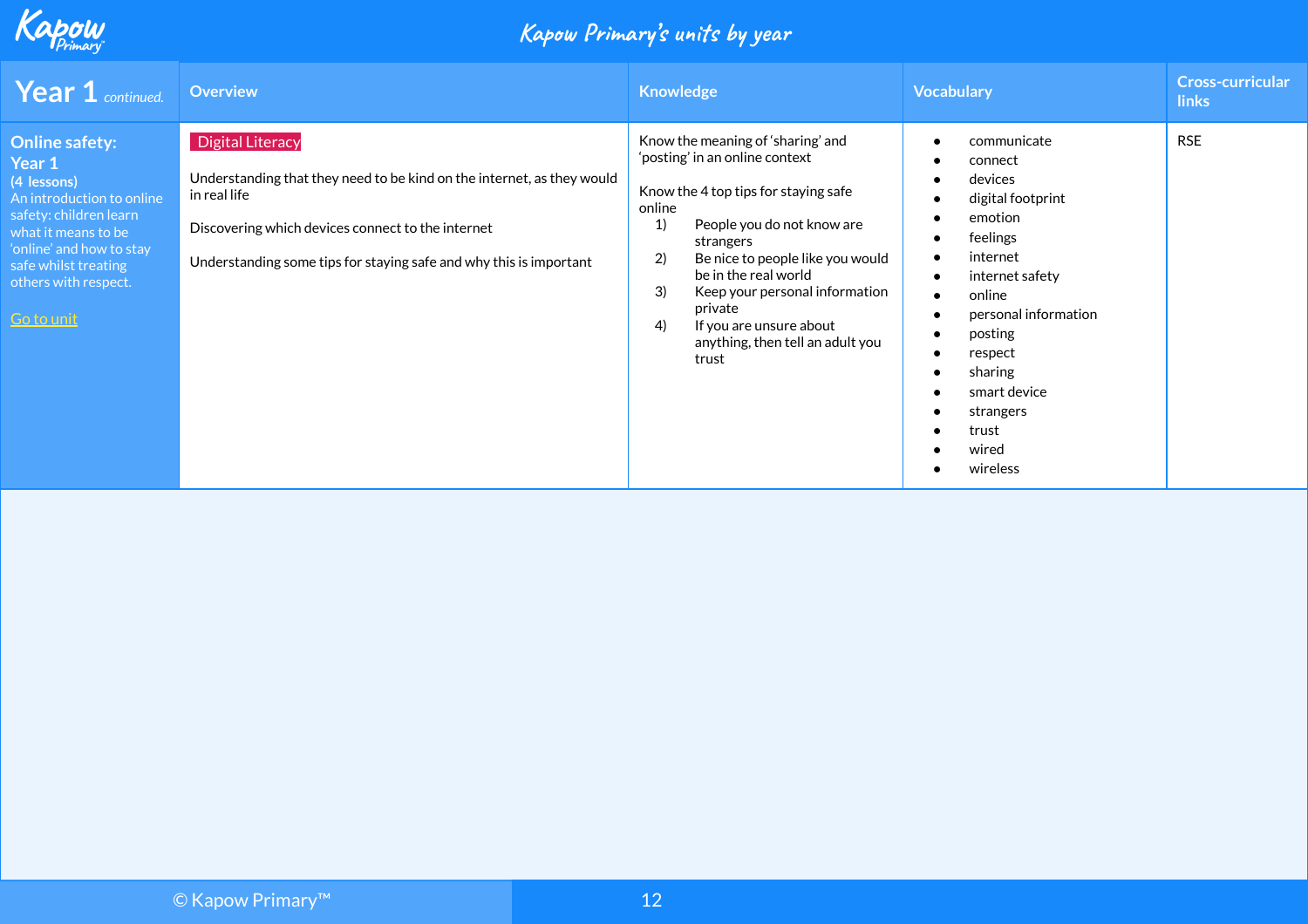

| <b>Year 2</b>                                                                                                                                                                                                                                                                      | <b>Overview</b>                                                                                                                                                                                                                                                                                                              | <b>Knowledge</b>                                                                                                                                                                  | <b>Vocabulary</b>                                                                                                                                                                           | <b>Cross-curricular</b><br><b>links</b> |
|------------------------------------------------------------------------------------------------------------------------------------------------------------------------------------------------------------------------------------------------------------------------------------|------------------------------------------------------------------------------------------------------------------------------------------------------------------------------------------------------------------------------------------------------------------------------------------------------------------------------|-----------------------------------------------------------------------------------------------------------------------------------------------------------------------------------|---------------------------------------------------------------------------------------------------------------------------------------------------------------------------------------------|-----------------------------------------|
| <b>Computing systems</b><br>and networks 1:<br><b>What is a computer?</b><br>(5 lessons)<br>Children explore<br>what a computer is,<br>learning about inputs and<br>outputs, how computers<br>are used in the wider<br>world and designing an<br>invention<br><b>Go to unit</b>    | <b>Computer Science</b><br>Learning about inputs and outputs and how they are used in<br>algorithms.<br><b>Information Technology</b><br>Understanding what a computer is and the role of individual<br>components.                                                                                                          | Different types of<br>technology - cameras, phones, torches,<br>microwave, alarm clock, remote control<br>Inputs e.g. keyboard, mouse<br>Outputs e.g. monitor, speakers, printers | battery<br>$\bullet$<br>buttons<br>computer<br>$\bullet$<br>desktop<br>device<br>electricity<br>invention<br>laptop<br>technology<br>wire                                                   | <b>D&amp;T</b><br>Science               |
| <b>Programming 1:</b><br><b>Algorithms and</b><br>debugging<br>(5 lessons)<br>Identifying problems with<br>code using both<br>'unplugged' and 'plugged'<br>systems to debug<br>(identify and correct)<br>errors in an algorithm<br>Go to unit                                      | <b>Computer Science</b><br>Creating and debugging simple programs.<br>Using logical reasoning to predict the behaviour of simple programs.<br>Understanding what algorithms are; how they are implemented as<br>programs on digital devices; and that programs execute by following<br>precise and unambiguous instructions. | Zooming in and out of maps on Planet<br>Earth<br>Unplugged algorithms and instructional<br>writing<br>Abstraction/key information<br>Decomposition/smaller chunks                 | artificial intelligence (AI)<br>$\bullet$<br>bug<br>correct<br>$\bullet$<br>data<br>$\bullet$<br>debug<br>decompose<br>error<br>key features<br>loop<br>predict<br>$\bullet$<br>unnecessary |                                         |
| <b>Computing systems</b><br>and networks 2:<br><b>Word processing</b><br>(5 lessons)<br>Using their developing<br>word processing skills,<br>pupils write simple<br>messages to friends and<br>learn why we must be<br>careful about who we talk<br>to online<br><u>Go to unit</u> | <b>Digital Literacy</b><br>Using word processing software to type and reformat text.<br>Understanding the importance of staying safe online.                                                                                                                                                                                 | Word processing - fonts, bold, italics,<br>underline, highlight<br>Keyboard skills - delete, enter, spacebar<br>E-books and e-documents                                           | backspace<br>$\bullet$<br>copyright<br>image<br>$\bullet$<br>import<br>keyboard character<br>paste<br>undo/redo<br>touch typing                                                             | <b>PSHE</b>                             |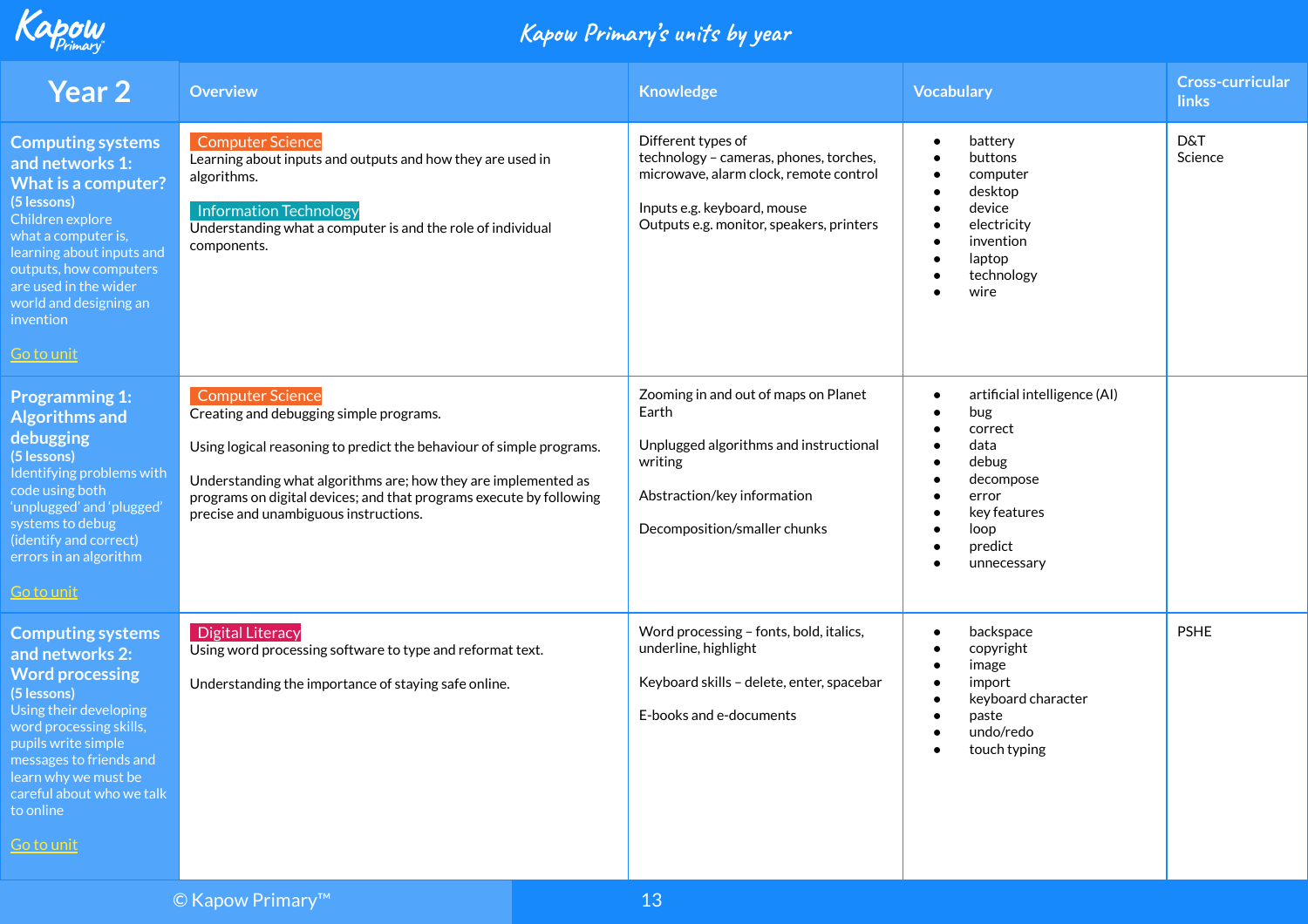

| <b>Year 2</b> continued.                                                                                                                                                                                                                                        | <b>Overview</b>                                                                                                                                                                                                                                                                                                                                                                                                                                                  | <b>Knowledge</b>                                                                                                                                                                          | <b>Vocabulary</b>                                                                                                                                                                                                                 | <b>Cross-curricular</b><br>links |
|-----------------------------------------------------------------------------------------------------------------------------------------------------------------------------------------------------------------------------------------------------------------|------------------------------------------------------------------------------------------------------------------------------------------------------------------------------------------------------------------------------------------------------------------------------------------------------------------------------------------------------------------------------------------------------------------------------------------------------------------|-------------------------------------------------------------------------------------------------------------------------------------------------------------------------------------------|-----------------------------------------------------------------------------------------------------------------------------------------------------------------------------------------------------------------------------------|----------------------------------|
| <b>Programming 2:</b><br><b>ScratchJr</b><br>(5 lessons)<br>Using 'ScratchJr', pupils<br>programme a familiar<br>story and an animation,<br>make their own musical<br>instruments and follow an<br>algorithm to record a<br>joke.<br><u>Go to unit</u>          | <b>Computer Science</b><br>Creating and debugging simple programs.<br>Using logical reasoning to predict the behaviour of simple programs.<br>Understanding what algorithms are; how they are implemented as<br>programs on digital devices; and that programs execute by following<br>precise and unambiguous instructions.<br><b>Digital Literacy</b><br>Using technology purposefully to create, organise, store, manipulate<br>and retrieve digital content. | Coding - Scratch Jr, code blocks,<br>algorithms, sprites/speeds, repeat and<br>loop control blocks, start/finish, direction<br>Blocks - triggering, motion, looks, sound,<br>end, control | animation<br>$\bullet$<br>bug<br>$\bullet$<br>code<br>$\bullet$<br>debug<br>icon<br>$\bullet$<br>imitate<br>instructions<br>$\bullet$<br>sequence                                                                                 |                                  |
| <b>Creating media:</b><br><b>Stop motion</b><br>(5 lessons)<br>Pupils create simple<br>animations, plan a<br>storyboard, then<br>decompose it into small<br>chunks of action to be<br>captured.<br>Go to unit:<br>Option 1<br>Option 2<br>Option 3<br>$\bullet$ | <b>Digital Literacy</b><br>Using technology purposefully to create, organise, store, manipulate<br>and retrieve digital content.<br><b>Information Technology</b><br>Understanding how to use tablets or computers to take photos.                                                                                                                                                                                                                               | Animations - how still images become<br>moving images<br>Use of animation software<br>Sketching and planning                                                                              | • storyboard<br>animator<br>$\bullet$<br>contraption • upload<br>$\bullet$<br>decompose<br>$\bullet$<br>design<br>$\bullet$<br>download<br>film review<br>filming<br>import<br>image<br>plan<br>sketch<br>software<br>stop-motion | English                          |
| <b>Data handling:</b><br><b>International Space</b><br><b>Station</b><br>(5 lessons)<br>Learn how data is<br>collected and used to<br>keep astronauts safe on<br>the I.S.S<br><u>Go to unit</u>                                                                 | <b>Digital Literacy</b><br>Using technology to create and label images and to put data into a<br>spreadsheet.<br><b>Computer Science</b><br>Consider inputs and outputs to understand how sensors work.                                                                                                                                                                                                                                                          | International Space Station - Node 1,2,3,<br>Zvezda, Zarya,<br>Destiny, Columbus, Kibo,<br>survival items, growing plants in space                                                        | approximate<br>astronaut<br>$\bullet$<br>data<br>digital content<br>$\bullet$<br>experiment<br>interactive map<br>$\bullet$<br>laboratory<br>monitor (verb)<br>satellite<br>sensor<br>space<br>survival<br>thermometer            | Science                          |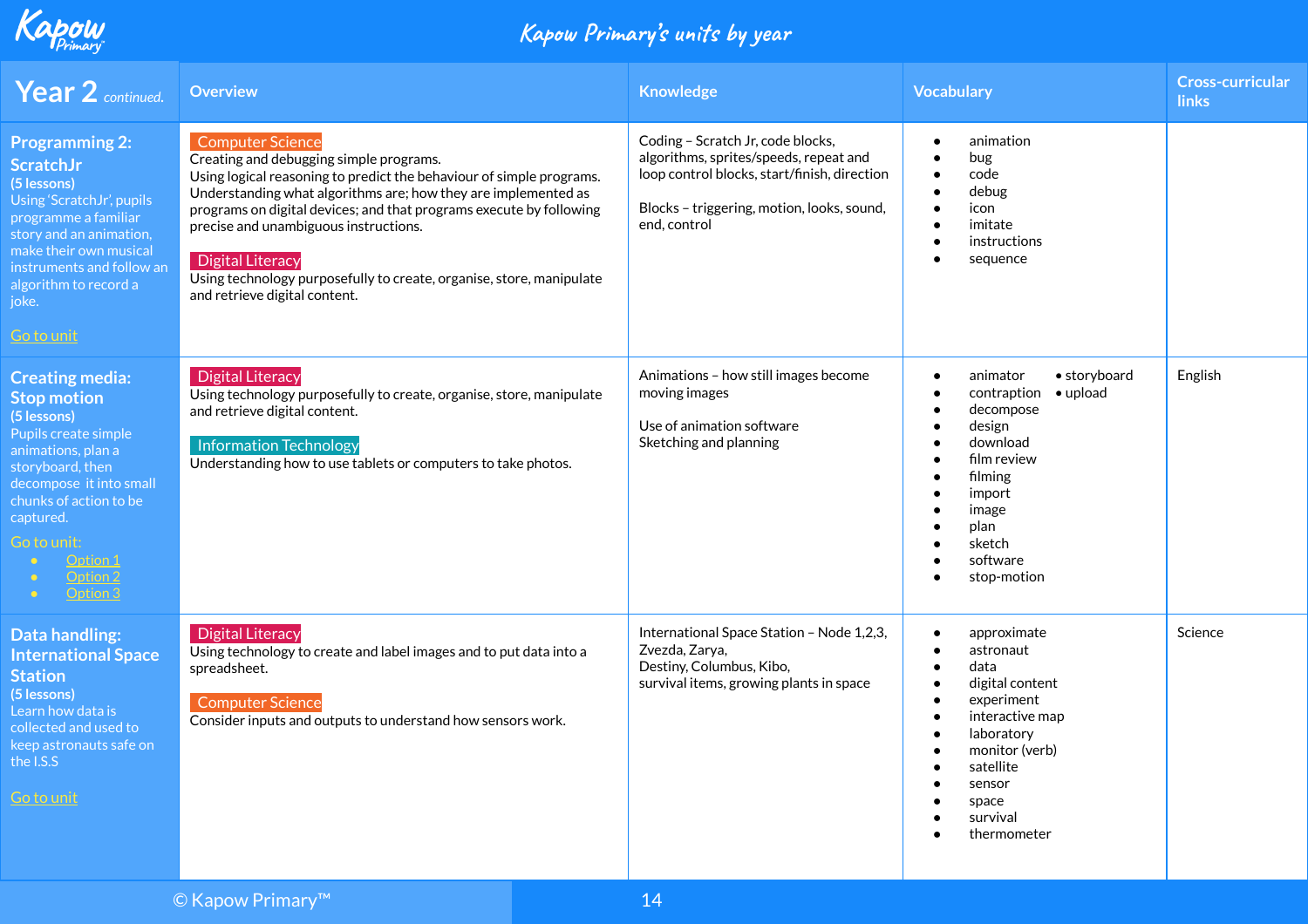

| <b>Year 2</b> continued.                                                                                                                                                                                                                | <b>Overview</b>                                                                                                                                                                   | <b>Knowledge</b>                                                                                                                                  | <b>Vocabulary</b>                                                                                                                            | Cross-curricular<br><b>links</b> |
|-----------------------------------------------------------------------------------------------------------------------------------------------------------------------------------------------------------------------------------------|-----------------------------------------------------------------------------------------------------------------------------------------------------------------------------------|---------------------------------------------------------------------------------------------------------------------------------------------------|----------------------------------------------------------------------------------------------------------------------------------------------|----------------------------------|
| <b>Online safety:</b><br>Year 2<br>(4 lessons)<br>Pupils learn about how to<br>keep personal<br>information safe online,<br>including their right to<br>give or deny permission<br>for information to be<br>shared online<br>Go to unit | <b>Digital Literacy</b><br>Identifying how to keep personal information private.<br>Using technology respectfully by asking for permission before sharing<br>about others online. | The difference between 'online' and<br>'offline.'<br>How to create a strong password.<br>Tell a trusted adult about any online<br>safety concerns | accept<br>consent<br>content<br>offline<br>online<br>password<br>permission<br>personal information<br>terms and conditions<br>trusted adult | <b>RSE</b>                       |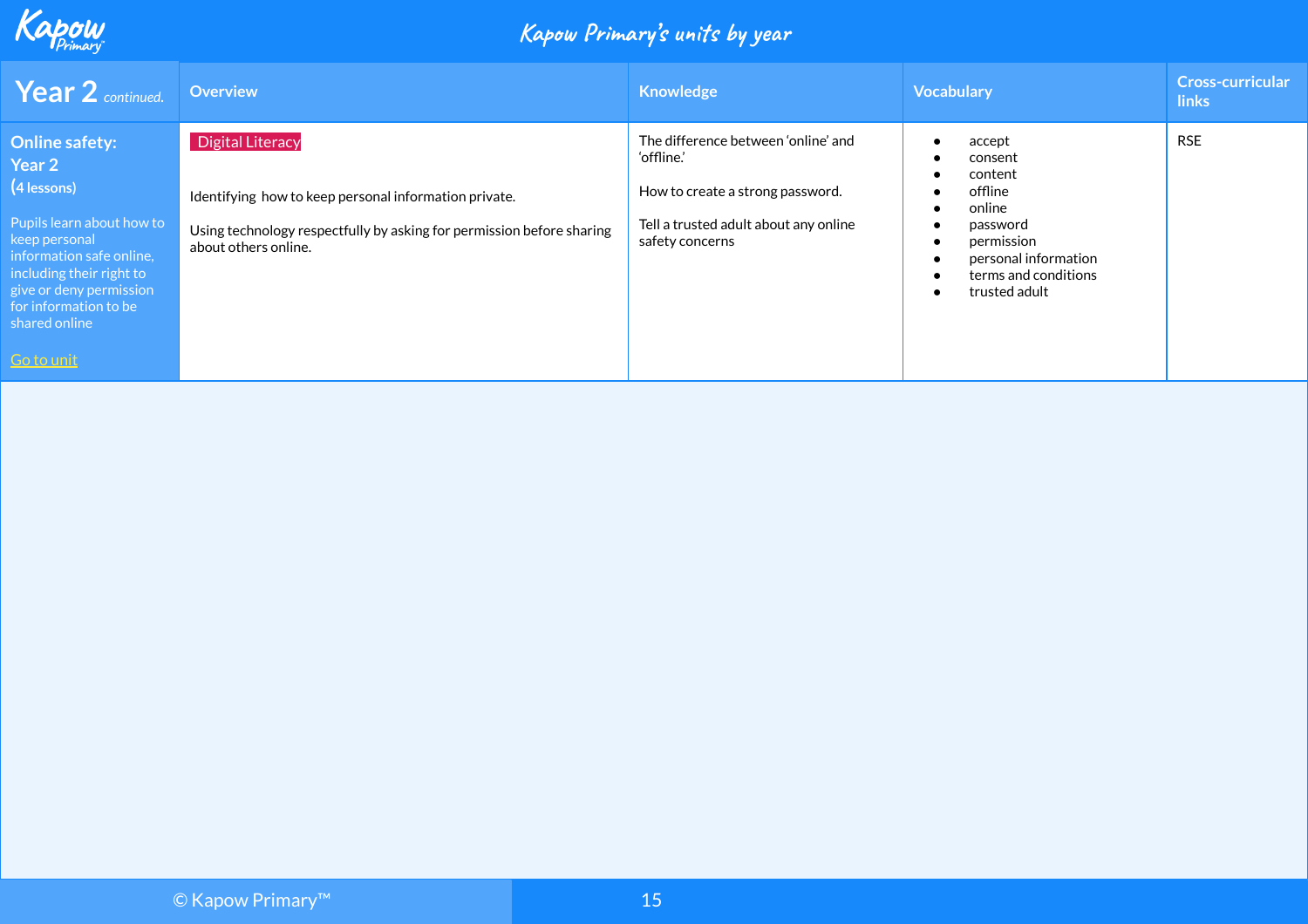

| <b>Year 3</b>                                                                                                                                                                                                                                                             | <b>Overview</b>                                                                                                                                                                                                                                                                                                                                                                                                        | <b>Knowledge</b>                                                                                                                                                                        | <b>Vocabulary</b>                                                                                                                                                                                                                                 | Cross-curricular<br>links |
|---------------------------------------------------------------------------------------------------------------------------------------------------------------------------------------------------------------------------------------------------------------------------|------------------------------------------------------------------------------------------------------------------------------------------------------------------------------------------------------------------------------------------------------------------------------------------------------------------------------------------------------------------------------------------------------------------------|-----------------------------------------------------------------------------------------------------------------------------------------------------------------------------------------|---------------------------------------------------------------------------------------------------------------------------------------------------------------------------------------------------------------------------------------------------|---------------------------|
| <b>Computing systems</b><br>and networks 1:<br><b>Networks and the</b><br>internet<br>(5 lessons)<br>To understand how<br>computers communicate,<br>children learn about<br>networks and the<br>internet, and how they<br>are used to share<br>information.<br>Go to unit | <b>Computers and Hardware</b><br>Identifying network components and understand how they are used to<br>connect to the internet and how data is transferred.<br><b>Digital Literacy</b><br>Understanding computer networks, including the internet; how they<br>can provide multiple services, such as the World Wide Web, and the<br>opportunities they offer for communication and collaboration.                     | Network maps - house, router, ISP, smart<br>phones, web server, cables<br>Internet uses - communication, file<br>sharing, websites,<br>uploading/downloading, streaming media,<br>games | device<br>file<br>internet<br>network<br>$\bullet$<br>network map<br>network switch<br>router<br>$\bullet$<br>server<br>$\bullet$<br>submarine cables<br>the cloud<br>wi-fi/wired/wireless<br>wireless access point                               |                           |
| <b>Programming:</b><br><b>Scratch</b><br>(5 lessons)<br>Using Scratch, with its<br>block-based approach to<br>coding, pupils learn to tell<br>stories and create simple<br>games.<br><u>Go to unit</u>                                                                    | <b>Computer Science</b><br>Using logical reasoning to explain how simple algorithms work.<br>Designing, writing and debugging programs that accomplish specific<br>goals, including controlling or simulating physical systems.<br>Solving problems by decomposing them into smaller parts.<br>Using sequence, selection, and repetition in programs.<br>Working with variables and various forms of input and output. | Scratch - building games and animations<br>Choosing sprites, painting sprites,<br>surprise sprites,<br>uploading sprites<br>Key for Scratch colour coding blocks                        | animation<br>$\bullet$ sprite<br>$\bullet$<br>application . tinker<br>$\bullet$<br>code<br>code block<br>debug<br>decompose<br>interface<br>loop<br>predict<br>$\bullet$<br>program<br>remixing code<br>repetition code<br>review                 |                           |
| <b>Computing systems</b><br>and networks 2:<br><b>Emailing</b><br>(5 lessons)<br>Pupils learn how to send<br>emails, including<br>attachments and how to<br>be responsible digital<br>citizens<br>Go to unit                                                              | <b>Digital Literacy</b><br>Learn about cyberbullying and fake emails.<br>Understanding the purpose of emails.                                                                                                                                                                                                                                                                                                          | Keyboard skills - @ symbol<br>Email compose windows -<br>addresses, subjects<br>Be careful with unexpected emails                                                                       | $\bullet$ password<br>account<br>attachment<br>$\bullet$ username<br><b>BCC</b><br>$•$ spam<br><sub>CC</sub><br>$\bullet$<br>computer<br>cyberbullying<br>domain<br>email<br>email account<br>emoji<br>information<br>$\bullet$<br>log off/log on | English                   |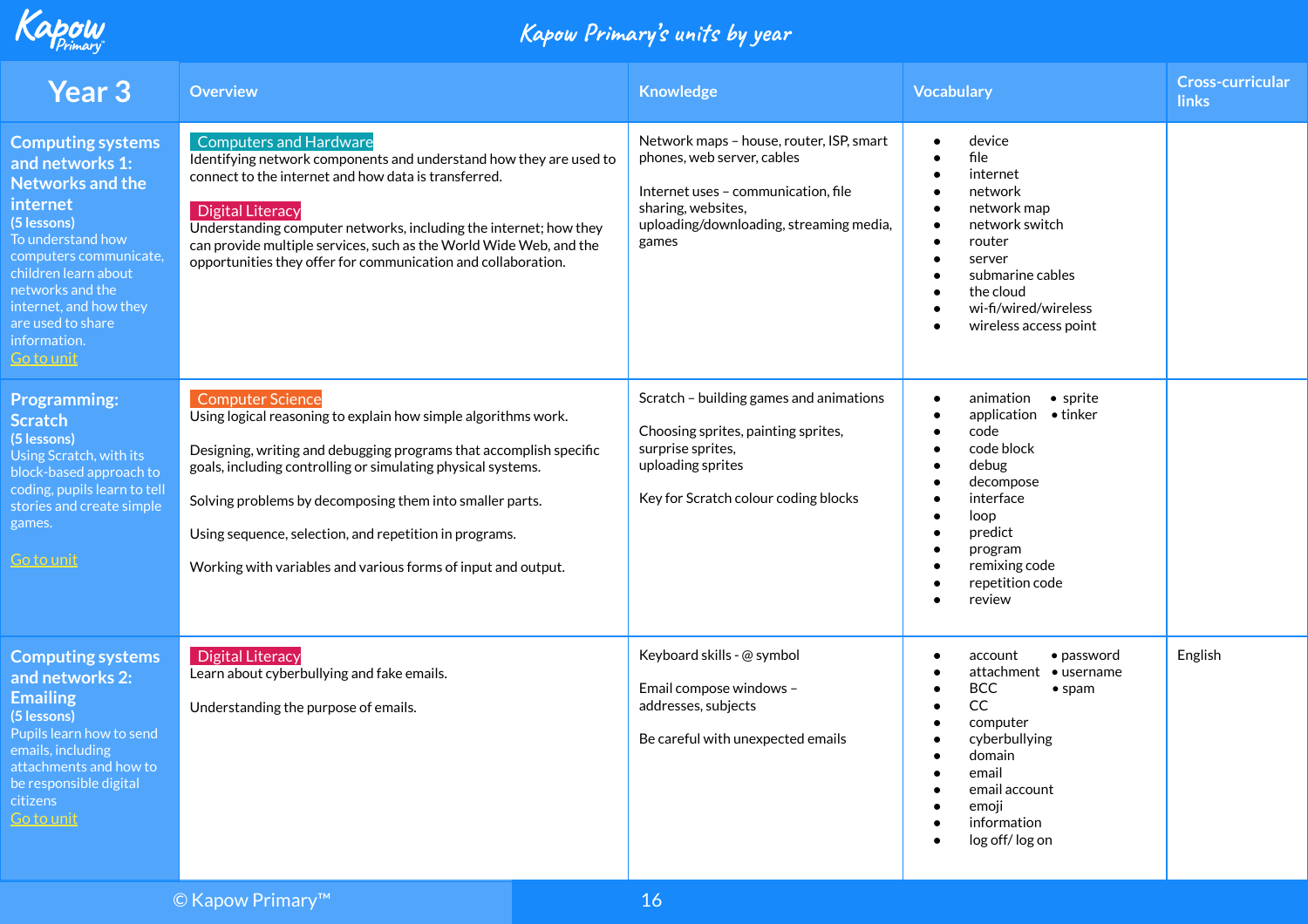

| <b>Year 3</b> continued.                                                                                                                                                                                                                                                                                                         | Overview                                                                                                                                                                                                           | <b>Knowledge</b>                                                                                                                            | <b>Vocabulary</b>                                                                                                                                                                                         | <b>Cross-curricular</b><br><b>links</b> |
|----------------------------------------------------------------------------------------------------------------------------------------------------------------------------------------------------------------------------------------------------------------------------------------------------------------------------------|--------------------------------------------------------------------------------------------------------------------------------------------------------------------------------------------------------------------|---------------------------------------------------------------------------------------------------------------------------------------------|-----------------------------------------------------------------------------------------------------------------------------------------------------------------------------------------------------------|-----------------------------------------|
| <b>Computing systems</b><br>and networks 3:<br>Journey inside a<br>computer<br>(5 lessons)<br>Children learn about the<br>different parts of a<br>computer through<br>role-play and develop<br>their understanding of<br>how they follow<br>instructions<br><u>Go to unit</u>                                                    | <b>Information Technology</b><br>Understanding what different components of a computer do.<br><b>Computer Science</b><br>Understanding that programs execute by following precise and<br>unambiguous instructions. | Computer parts -<br>CPU, GPU, RAM, HDD<br>QR Codes and how to use them<br>Other portable electronic devices                                 | algorithm<br>computer<br>computer program<br>data<br>desktop<br>instructions<br><b>ROM</b><br>tablet device<br>trackpad                                                                                   |                                         |
| <b>Creating media:</b><br><b>Video trailers</b><br>(5 lessons)<br>Developing their video<br>skills, pupils create a book<br>trailer, storyboarding<br>their trailers before then<br>filming and editing their<br>videos, adding effects<br>such as transitions,<br>music, voice and text.<br>Go to unit;<br>Option 1<br>Option 2 | <b>Digital Literacy</b><br>Using technology purposefully to create, organise, store, manipulate<br>and retrieve digital content, including searching for relevant<br>information.                                  | Digital media - transitions, morph, cross<br>zoom, peel off, dip to black, directional<br>wipe<br>Digital sound waves - viewing and editing | application ● voice<br>desktop<br>• voiceover<br>digital device<br>edit<br>film<br>film editing software<br>graphics<br>import<br>key events<br>laptop<br>plan<br>recording<br>sound effects<br>time code | English                                 |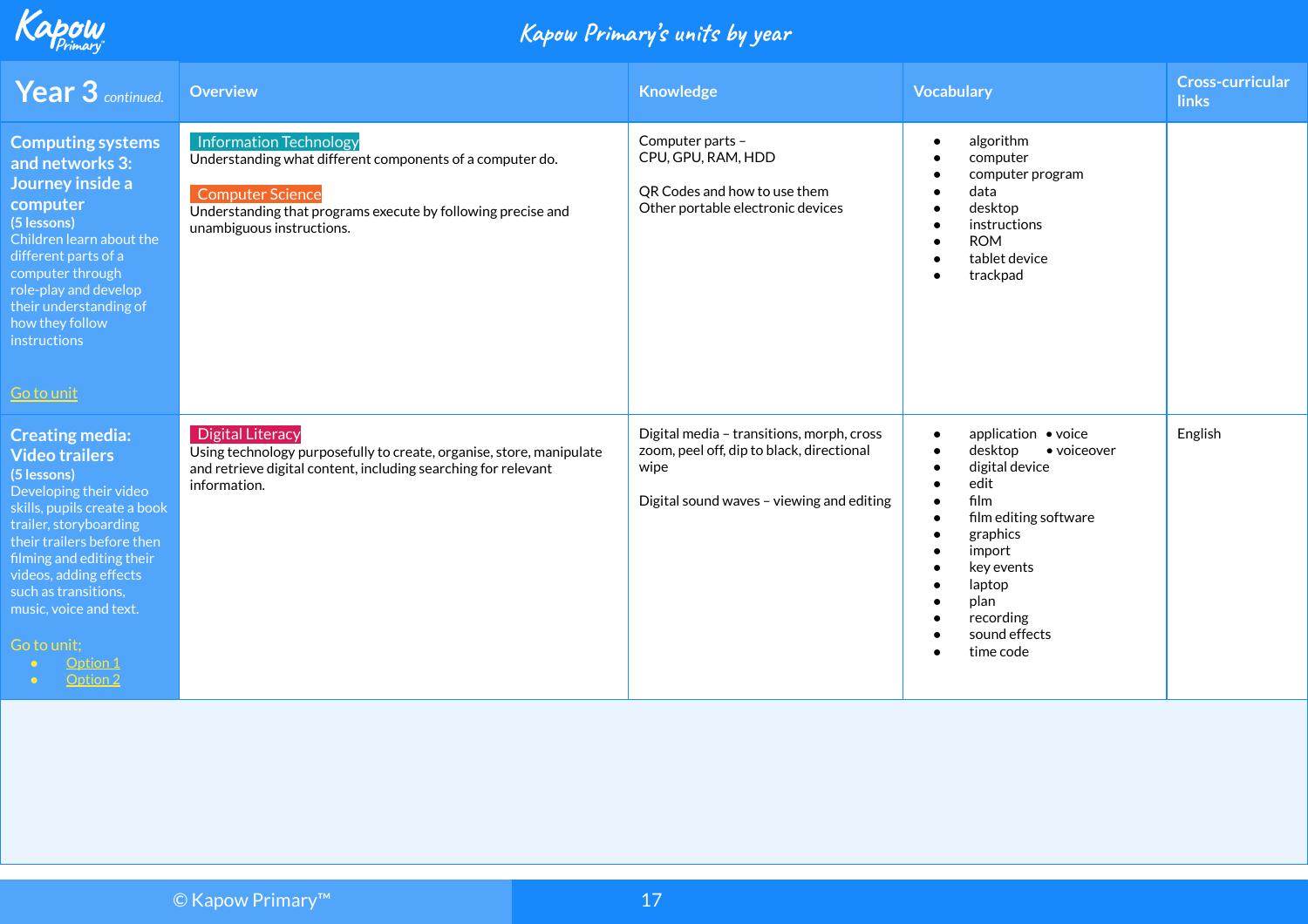

| <b>Year 3</b> continued.                                                                                                                                                                                                                                                                                  | <b>Overview</b>                                                                                                                                                                                                                                                                                                  | <b>Knowledge</b>                                                                                                                                                                       | <b>Vocabulary</b>                                                                                                                                                                                                                                                                                                                     | <b>Cross-curricular</b><br><b>links</b> |
|-----------------------------------------------------------------------------------------------------------------------------------------------------------------------------------------------------------------------------------------------------------------------------------------------------------|------------------------------------------------------------------------------------------------------------------------------------------------------------------------------------------------------------------------------------------------------------------------------------------------------------------|----------------------------------------------------------------------------------------------------------------------------------------------------------------------------------------|---------------------------------------------------------------------------------------------------------------------------------------------------------------------------------------------------------------------------------------------------------------------------------------------------------------------------------------|-----------------------------------------|
| <b>Data handling:</b><br><b>Comparison cards</b><br>databases<br>(5 lessons)<br>Developing their<br>understanding of data<br>and databases, children<br>play with and create their<br>own comparison cards,<br>learning how to interpret<br>information by ordering<br>and filtering<br><u>Go to unit</u> | <b>Digital Literacy</b><br>Using technology purposefully to create, organise, store, manipulate<br>and retrieve data.                                                                                                                                                                                            | Identifying and reading<br>databases<br>Understanding bar graphs and pie charts                                                                                                        | categorise<br>$\bullet$<br>data<br>database<br>fields<br>filter<br>graphs and charts<br>information<br>record<br>sort<br>spreadsheet                                                                                                                                                                                                  | Maths                                   |
| <b>Online safety:</b><br>Year 3<br>(4 lessons)<br>Understanding that you<br>can't trust everything you<br>read on the internet.<br>Learning about social<br>media platforms including<br>their age-restrictions and<br>privacy settings.<br>Go to unit                                                    | <b>Digital Literacy</b><br>Learn to distinguish between facts, opinions and beliefs on the internet<br>Learn how to deal with upsetting online content<br>Learn about how to protect our personal information using privacy<br>settings and how to be discerning about what information we share<br>and who with | Know the steps to take when faced with<br>upsetting online content<br>Know the difference between fact,<br>opinion and belief<br>Know age restrictions for popular online<br>platforms | accurate,<br>$\bullet$<br>age restricted,<br>autocomplete,<br>beliefs,<br>block,<br>content,<br>digital devices,<br>fact,<br>$\bullet$<br>fake news,<br>opinion,<br>privacy settings,<br>reliable,<br>report,<br>requests,<br>search engine,<br>security questions,<br>smart devices,<br>social media platforms,<br>social networking | <b>RSE</b>                              |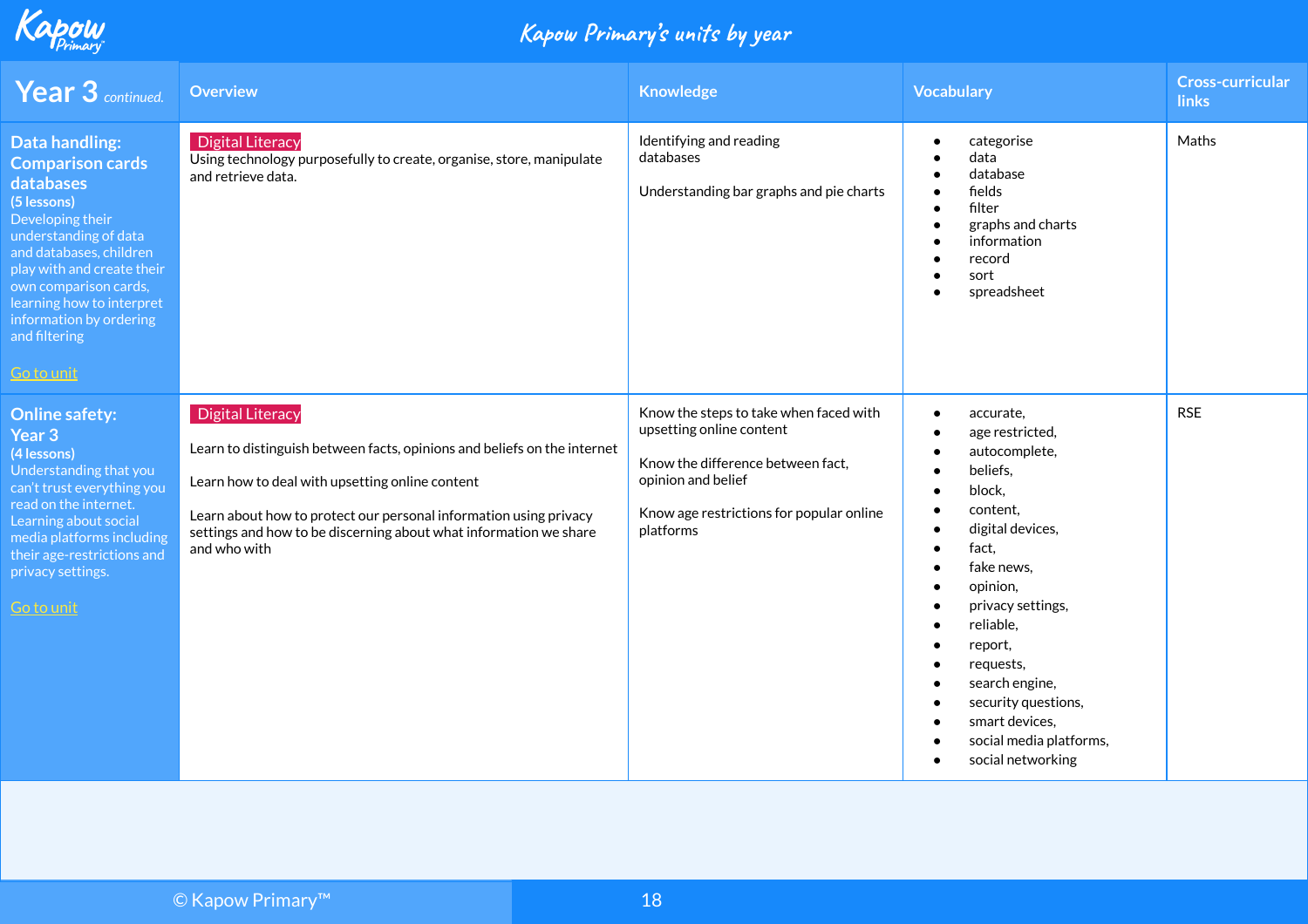

| <b>Year 4</b>                                                                                                                                                                                                                                                                                   | <b>Overview</b>                                                                                                                                                                                                                                                                                                                                                                                                       | <b>Knowledge</b>                                                                                                                 | <b>Vocabulary</b>                                                                                                                                                                                                               | <b>Cross-curricular</b><br>links |
|-------------------------------------------------------------------------------------------------------------------------------------------------------------------------------------------------------------------------------------------------------------------------------------------------|-----------------------------------------------------------------------------------------------------------------------------------------------------------------------------------------------------------------------------------------------------------------------------------------------------------------------------------------------------------------------------------------------------------------------|----------------------------------------------------------------------------------------------------------------------------------|---------------------------------------------------------------------------------------------------------------------------------------------------------------------------------------------------------------------------------|----------------------------------|
| <b>Computing systems</b><br>and networks:<br><b>Collaborative</b><br>learning<br>(5 lessons)<br>Learning to work<br>collaboratively in a<br>responsible way using<br>tools including Google<br>Docs and Sheets<br><b>Go to unit</b>                                                             | <b>Digital Literacy</b><br>Selecting using and combining a variety of software to design and<br>create a range of programs, systems and content that accomplish given<br>goals.<br>Understanding opportunities offered by the World Wide Web for<br>communication and collaboration.                                                                                                                                  | Collaborative online documents<br><b>Presentation skills</b>                                                                     | collaborate • spreadsheet<br>$\bullet$<br>• transition<br>comment<br>e-Document<br>edit<br>email<br>icon<br>insert (file)<br>$\bullet$<br>link<br>presentation software<br>presentation<br>reply<br>reviewing comments<br>share |                                  |
| <b>Programming 1:</b><br><b>Further coding with</b><br><b>Scratch</b><br>(5 lessons)<br>The coding program<br>Scratch is explored<br>further by revisiting key<br>features and introducing<br>the children to the<br>concept and execution of<br>using variables' in code.<br><b>Go to unit</b> | <b>Computer Science</b><br>Using logical reasoning to explain how simple algorithms work.<br>Designing, writing and debugging programs that accomplish specific<br>goals, including controlling or simulating physical systems.<br>Solving problems by decomposing them into smaller parts. Using<br>sequence, selection and repetition in programs.<br>Working with variables and various forms of input and output. | Scratch coding blocks - motion, sound,<br>looks, events, control, operators, sensing,<br>variables, my blocks<br>Scratch sprites | code<br>$\bullet$<br>code block<br>$\bullet$<br>conditional statement<br>decompose<br>$\bullet$<br>direction<br>feature<br>icon<br>orientation<br>position<br>program<br>project<br>stage<br>tinker<br>variable                 |                                  |
| <b>Creating media:</b><br><b>Website design</b><br>(5 lessons)<br>Pupils design and<br>create their own<br>websites, considering<br>content and style, as well<br>as understanding the<br>importance of working<br>collaboratively<br><u>Go to unit</u>                                         | <b>Digital Literacy</b><br>Selecting using and combining a variety of software to design and<br>create a range of programs, systems and content that accomplish given<br>goals.<br>Understanding opportunities offered by the World Wide Web for<br>communication and collaboration.                                                                                                                                  | Websites - making a new site, building a<br>new page, add text boxes, inserting files,<br>changing themes, embedding links       | collaboration • tab<br>$\bullet$<br>• website<br>content<br>$\bullet$<br>$\bullet$ WWW<br>create<br>design<br>edit<br>embed<br>feature<br>header<br>hyperlink<br>insert (file)<br>online<br>plan                                |                                  |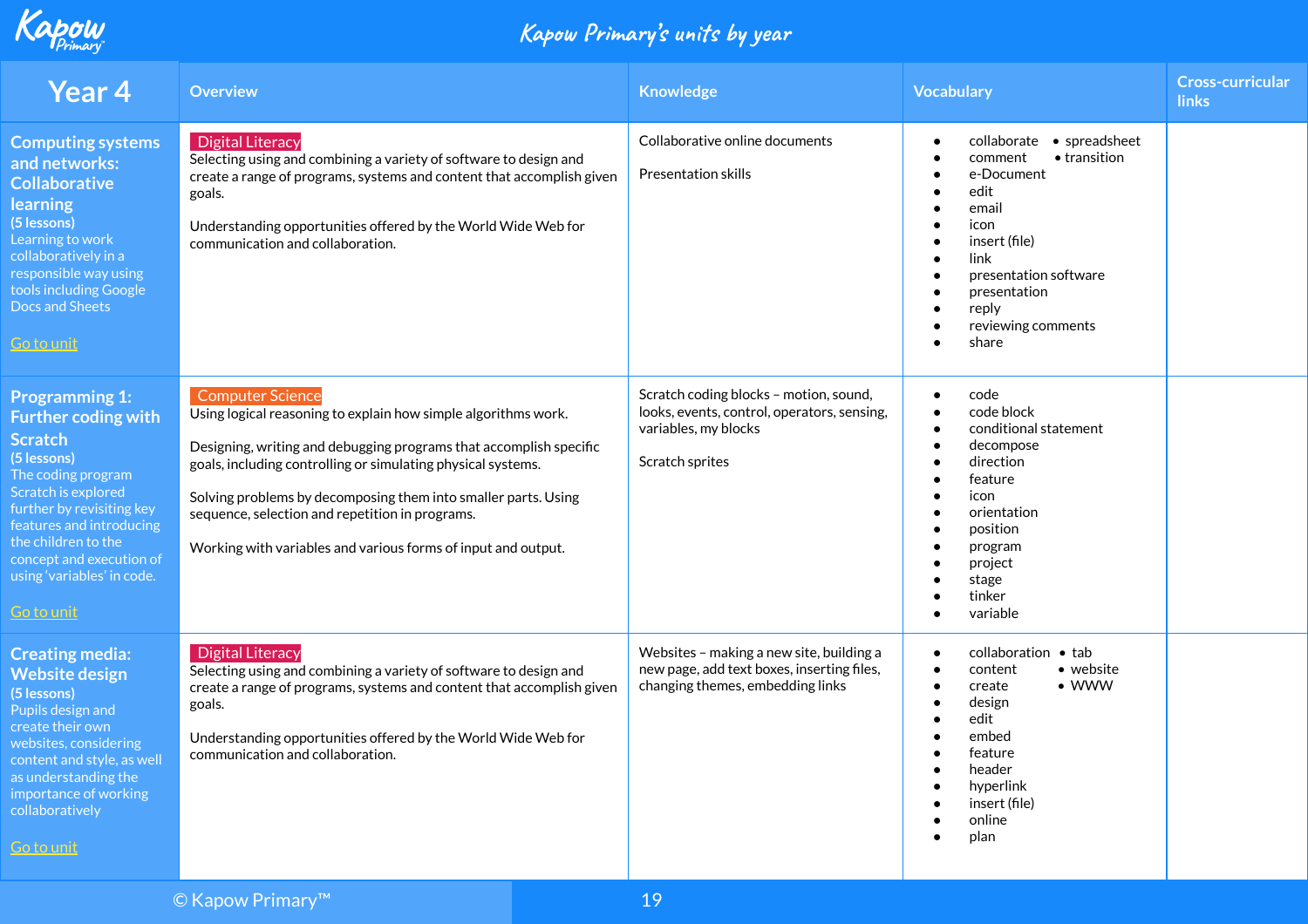

| <b>Year 4</b> continued.                                                                                                                                                                                                                                              | <b>Overview</b>                                                                                                                                                                                                                                                                                                                                                                                                                                                                                                                     | <b>Knowledge</b>                                                                                                                                                                                                                                                  | <b>Vocabulary</b>                                                                                                                                                                                                | <b>Cross-curricular</b><br><b>links</b> |
|-----------------------------------------------------------------------------------------------------------------------------------------------------------------------------------------------------------------------------------------------------------------------|-------------------------------------------------------------------------------------------------------------------------------------------------------------------------------------------------------------------------------------------------------------------------------------------------------------------------------------------------------------------------------------------------------------------------------------------------------------------------------------------------------------------------------------|-------------------------------------------------------------------------------------------------------------------------------------------------------------------------------------------------------------------------------------------------------------------|------------------------------------------------------------------------------------------------------------------------------------------------------------------------------------------------------------------|-----------------------------------------|
| <b>Skills showcase:</b><br><b>HTML</b><br>(5 lessons)<br>Pupils explore the<br>language behind<br>well-known websites,<br>while developing their<br>understanding of how to<br>change the core<br>characteristics of a<br>website using HTML and<br>CSS<br>Go to unit | <b>Digital Literacy</b><br>Recognising that information on the internet might not be true or<br>correct. Using technology safely, by recognising acceptable/<br>unacceptable behaviour. Knowing what to do when they have<br>concerns about content or contact online.<br><b>Computer Science</b><br>Understanding that websites can be altered by exploring the code<br>beneath the site. Designing, writing and debugging programs that<br>accomplish specific goals. Solving problems by decomposing them into<br>smaller parts. | HTML code<br>CSS code<br>HTML tags - head, body,<br>ordered lists, list items, image, line break                                                                                                                                                                  | code<br>content<br>$\bullet$<br>copyright<br>CSS<br>hacker<br>hex code<br>internet browser<br>permission<br>script<br>URL<br>web page                                                                            |                                         |
| <b>Programming 2:</b><br>Computational<br>thinking<br>(5 lessons)<br>Through developing their<br>understanding of the four<br>pillars of computational<br>thinking, children learn to<br>identify them in different<br>contexts<br><b>Go to unit</b>                  | <b>Computer Science</b><br>Understand what decomposition is and how it facilitates problem<br>solving.<br>Designing, writing and debugging programs that accomplish specific<br>goals.<br>Understand abstraction and patterns recognition.                                                                                                                                                                                                                                                                                          | Decomposition - data without any<br>identification, order or sequence<br>Sequencing and pattern<br>recognition                                                                                                                                                    | abstraction<br>$\bullet$<br>algorithm<br>design<br>code<br>code blocks<br>computer<br>decompose<br>problem                                                                                                       |                                         |
| Data handling:<br>Investigating<br>weather<br>(5 lessons)<br>Children investigate the<br>role of computers in<br>forecasting and<br>recording weather as well<br>as how technology is used<br>to present forecasts<br><b>Go to unit</b>                               | <b>Digital Literacy</b><br>Understanding why some sources are more trustworthy than others.<br><b>Computer Science</b><br>Understanding the role of inputs and outputs in computerised devices.                                                                                                                                                                                                                                                                                                                                     | Weather station - sensors,<br>anemometer, probes, data<br>recording, solar panel, rain gauge<br>Weather satellites - altimeter, GPS, solar<br>array, data<br>transmission<br>Green screen - how a subject can placed<br>in a different<br>background (chroma key) | algorithm • temperature<br>$\bullet$<br>automated machine<br>$\bullet$<br>$cal$ calculate $\bullet$ weather<br>climate<br>device<br>forecast<br>log data<br>predict<br>record<br>sensor<br>source<br>spreadsheet | Science<br>Geography                    |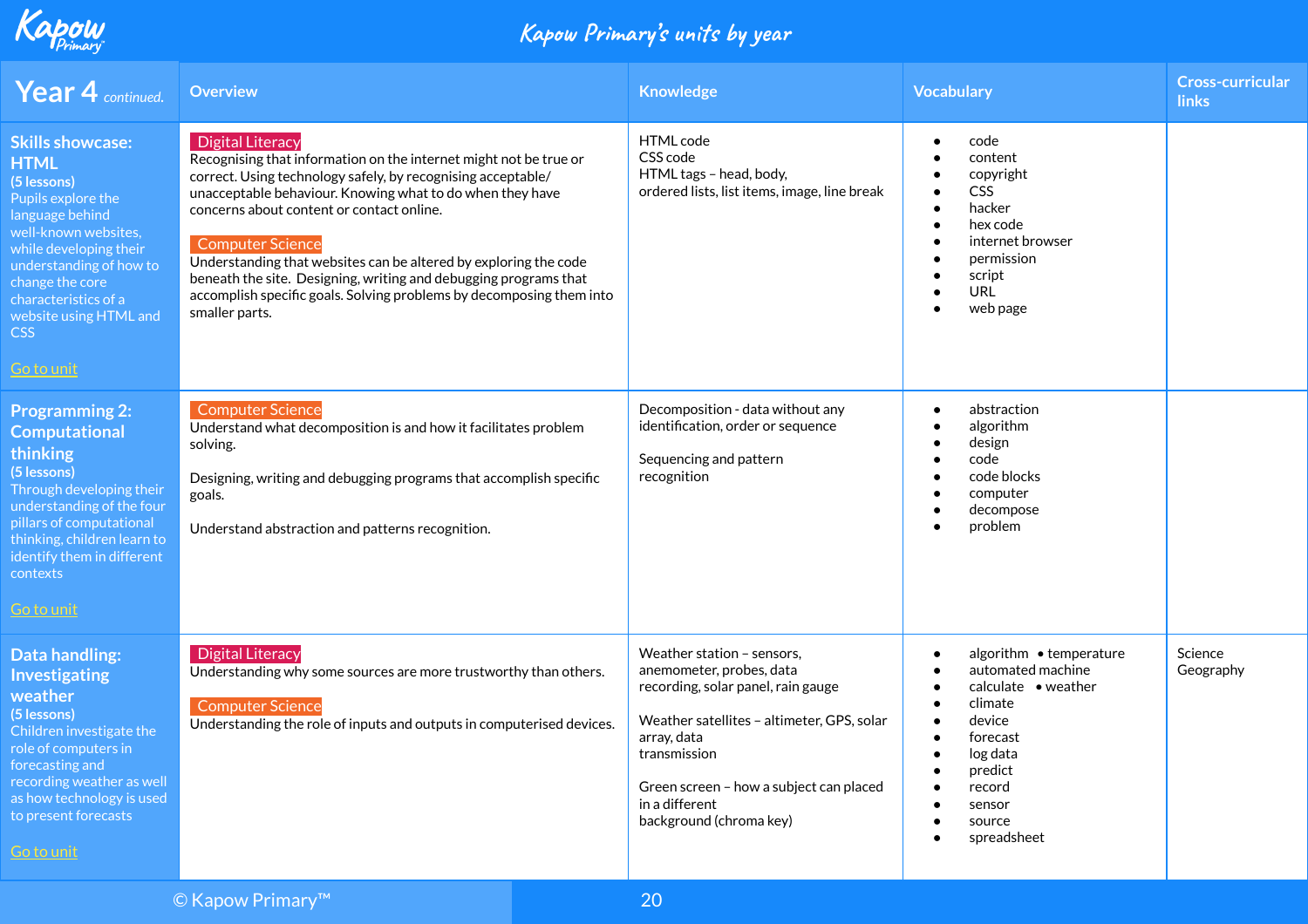

| <b>Year 4</b> continued                                                                                                                                                                                          | <b>Overview</b>                                                                                                                                                                                                                                                                                                                               | <b>Knowledge</b>                                                                                                           | <b>Vocabulary</b>                                                                                                                                                                                                                                                                    | <b>Cross-curricular</b><br><b>links</b> |
|------------------------------------------------------------------------------------------------------------------------------------------------------------------------------------------------------------------|-----------------------------------------------------------------------------------------------------------------------------------------------------------------------------------------------------------------------------------------------------------------------------------------------------------------------------------------------|----------------------------------------------------------------------------------------------------------------------------|--------------------------------------------------------------------------------------------------------------------------------------------------------------------------------------------------------------------------------------------------------------------------------------|-----------------------------------------|
| <b>Online safety:</b><br>Year 4<br>(6 lessons)<br>Pupils develop their<br>understanding of how to<br>identify trustworthy<br>information online and<br>consider the implications<br>of technology.<br>Go to unit | <b>Digital Literacy</b><br>Be discerning in evaluating content by learning about the techniques<br>that companies use to advertise online.<br>Use technology safely and responsibly by considering the risks of<br>screen-time and technology.<br>Using search technologies effectively, appreciating how results are<br>selected and ranked. | Chat bots<br>Advertising-snippets, pop-ups,<br>influencers<br>The difference between facts, opinions<br>and beliefs online | ad/advertisement<br>accuracy<br>alter<br>belief<br>bot<br>chatbot<br>fact<br>fake<br>gaming<br>in-app purchases<br>influencer<br>implication<br>judgement<br>live streaming<br>opinion<br>pop ups<br>reliable<br>respectful<br>search engine<br>social media<br>snippet<br>sponsored | <b>RSE</b>                              |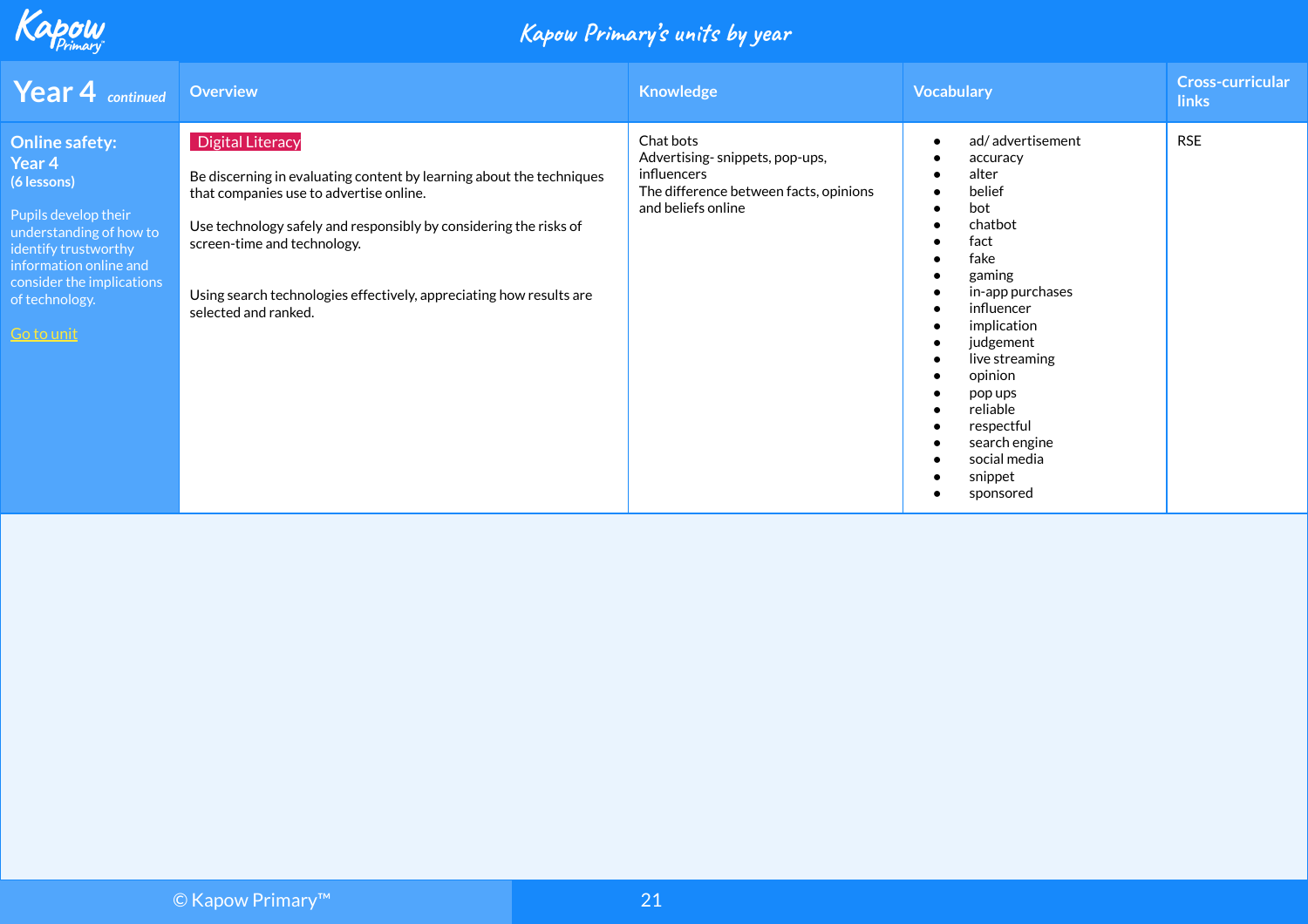

| <b>Year 5</b>                                                                                                                                                                                                                                                                                     | <b>Overview</b>                                                                                                                                                                                                                                                                                                                                                                                                                                                                                                     | <b>Knowledge</b>                                                                                                                                                             | <b>Vocabulary</b>                                                                                                                                                                                                                     | <b>Cross-curricular</b><br><b>links</b> |
|---------------------------------------------------------------------------------------------------------------------------------------------------------------------------------------------------------------------------------------------------------------------------------------------------|---------------------------------------------------------------------------------------------------------------------------------------------------------------------------------------------------------------------------------------------------------------------------------------------------------------------------------------------------------------------------------------------------------------------------------------------------------------------------------------------------------------------|------------------------------------------------------------------------------------------------------------------------------------------------------------------------------|---------------------------------------------------------------------------------------------------------------------------------------------------------------------------------------------------------------------------------------|-----------------------------------------|
| <b>Computing systems</b><br>and networks:<br><b>Search engines</b><br>(5 lessons)<br>Enable children to quickly<br>and accurately find<br>information and<br>become independent<br>learners, develop their<br>searching skills and learn<br>how to identify<br>trustworthy sources.<br>Go to unit | <b>Digital Literacy</b><br>Recognising that information on the internet might not be true or<br>correct.<br>Know how to use keywords to quickly find accurate information.                                                                                                                                                                                                                                                                                                                                          | Search Engines - search bar, company<br>logo, hyperlink,<br>keywords, fake news                                                                                              | algorithm<br>$\bullet$<br>company logo<br>data leak<br>data privacy<br>inaccurate information<br>index<br>keywords<br>network<br>online<br>page rank<br><b>TASK</b><br>web crawler<br>website<br><b>WWW</b>                           |                                         |
| <b>Programming: Music</b><br>(5 lessons)<br>Composing music using<br>code through Sonic Pi or<br>Scratch pupils can<br>compose simple tunes<br>culminating in a 'battle of<br>the bands' using loops of<br>music<br>Go to unit:<br>• Option 1 - Sonic Pi<br>• Option 2 - Scratch                  | <b>Digital Literacy</b><br>Selecting using and combining a variety of software to design and<br>create a range of programs, systems and content that accomplish<br>given goals.<br><b>Computer Science</b><br>Using programming language to create music, including use of loops.                                                                                                                                                                                                                                   | Sonic Pi interface - play<br>controls, editor controls,<br>information and help controls, code<br>editor, scope, log viewer<br>Live loop, simple melody,<br>selecting sounds | basic commands $\bullet$ tinker<br>$\bullet$<br>bug/debug<br>code (computer and verb)<br>error<br>live loop<br>loop<br>pitch<br>program language<br>rhythm<br>soundtrack<br>tempo<br>timbre                                           | Music                                   |
| <b>Data handling:</b><br><b>Mars Rover 1</b><br>(5 lessons)<br>Pupils explore inputs and<br>outputs as well as binary<br>numbers to understand<br>how the Mars Rover<br>transmits and receives<br>data.<br><b>Go to unit</b>                                                                      | <b>Digital Literacy</b><br>Understanding computer networks including the internet; how they<br>can provide multiple services, such as the world-wide web; and the<br>opportunities they offer for communication and collaboration.<br><b>Information Technology</b><br>Using search technologies effectively, appreciating how results are<br>selected and ranked, and be discerning in evaluating digital content.<br>Recognising that computers transfer data in binary and understand<br>simple binary addition. | Mars Rover - distance and time travelled<br>Binary numbers and equivalent decimal<br>values                                                                                  | binary code<br>$\bullet$<br>data<br>$\bullet$ sequence<br>data transmission<br>discovery • signal<br>distance • simulation<br>• space (astronomy)<br>input<br>moon<br>numerical data<br>output<br>planet<br>radio signal<br>scientist |                                         |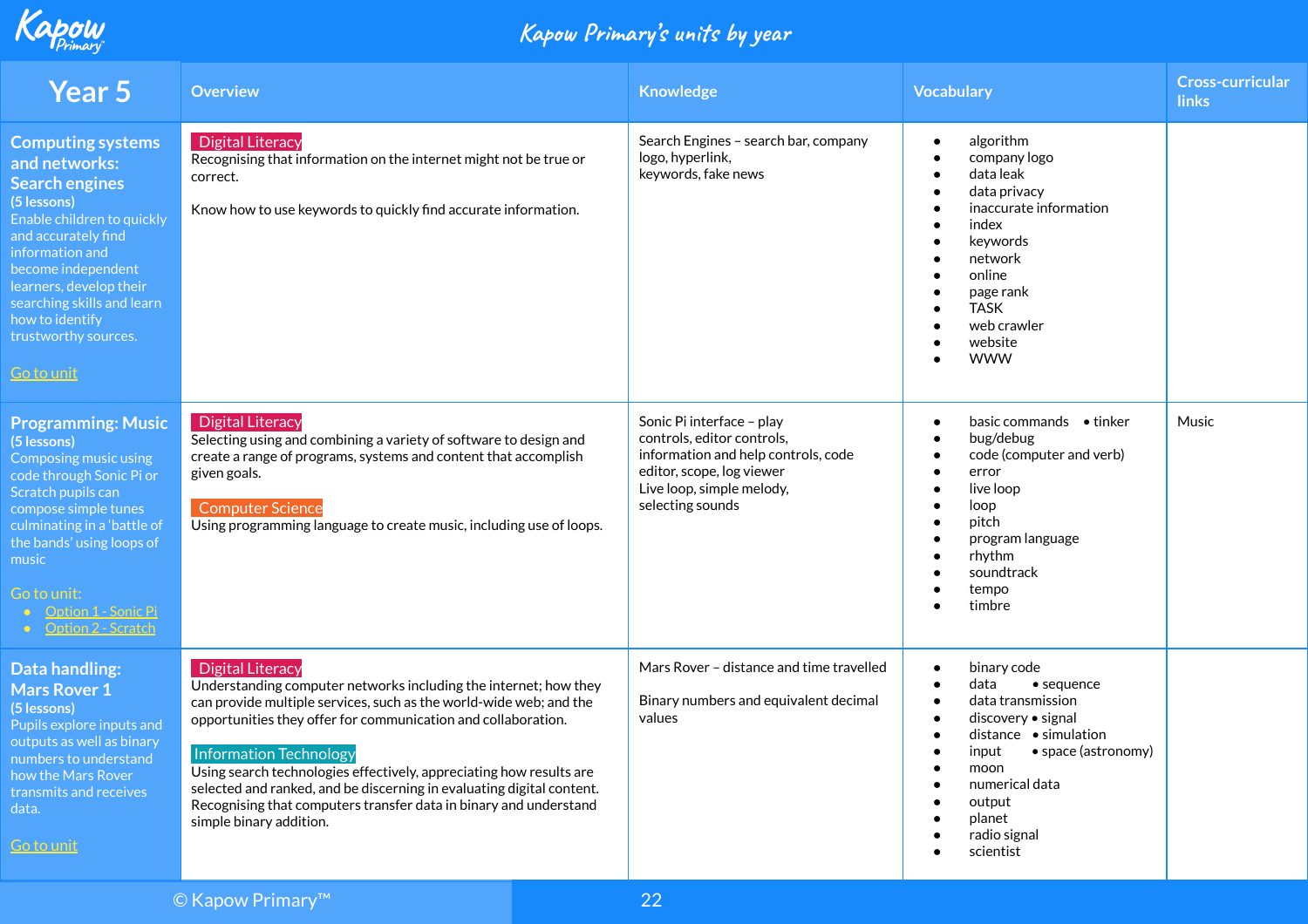

| Year 5 continued.                                                                                                                                                                                                                                                                             | <b>Overview</b>                                                                                                                                                                                                                                                                                                        | <b>Knowledge</b>                                                                                                                                                                            | <b>Vocabulary</b>                                                                                                                                                                                                         | <b>Cross-curricular</b><br><b>links</b> |
|-----------------------------------------------------------------------------------------------------------------------------------------------------------------------------------------------------------------------------------------------------------------------------------------------|------------------------------------------------------------------------------------------------------------------------------------------------------------------------------------------------------------------------------------------------------------------------------------------------------------------------|---------------------------------------------------------------------------------------------------------------------------------------------------------------------------------------------|---------------------------------------------------------------------------------------------------------------------------------------------------------------------------------------------------------------------------|-----------------------------------------|
| <b>Programming:</b><br><b>Micro:bit</b><br>(5 lessons)<br>Programming a small<br>device called a micro:bit<br>to display animations or<br>messages on its simple<br>LED display using block<br>coding<br>Go to unit                                                                           | <b>Computer Science</b><br>Using block coding to program a device.<br>To explore variables and different forms of input.<br><b>Information Technology</b><br>Understand how external devices can be programmed by a separate<br>computer.                                                                              | BBC Micro:bit - front and back features<br>that can be included as part of an<br>algorithm<br>Code blocks key - basic, input, music,<br>LED, radio, loops, logic, variables, math(s)        | $\bullet$ variable<br>hex file.<br>$\bullet$<br>.zip file<br>$\bullet$<br>bluetooth<br>code blocks<br>decompose<br>emulator<br>feature<br>loop<br>pedometer<br>predict<br>systematic<br>tinker                            |                                         |
| <b>Creating media:</b><br><b>Stop motion</b><br>animation<br>(5 lessons)<br>Collaboratively creating a<br>stop-motion animation by<br>sharing and then<br>decomposing their ideas.<br>Pupils will develop their<br>ability to edit and<br>improve their creations.<br>Go to unit:<br>Option 2 | <b>Digital Literacy</b><br>Using technology purposefully to create, organise, store, manipulate<br>and retrieve digital content.<br>Information Technology<br>Understanding how to use tablets or computers to take photos.<br><b>Computer Science</b><br>Consider sequence and selection of frames when editing work. | How animations developed over time.<br>How still images become animations.<br>Option 1:<br>Use of animation software.<br>Option 2:<br>Use of editing software.<br>How to take a good photo. | animation<br>$\bullet$<br>animator<br>$\bullet$<br>background<br>decompose<br>design<br>digital device<br>duplicate<br>editing<br>frame<br>illusion<br>onion skinning<br>stop-motion<br>storyboard<br>$\bullet$<br>upload | Art                                     |
| <b>Skills showcase:</b><br><b>Mars Rover 2</b><br>(5 lessons)<br>Children learn how the<br>Mars Rover is able to<br>send images all the way<br>back to Earth and<br>experiment with<br>online CAD software to<br>design new tyres for it<br><b>Go to unit</b>                                 | <b>Digital Literacy</b><br>Developing their CAD skills.<br><b>Information Technology</b><br>Understanding how image data is transferred.                                                                                                                                                                               | Digital Images - a series of programmed<br>pixels<br>RGB colour mode - produces a spectrum<br>of colours                                                                                    | algorithm<br>$\bullet$<br>binary image<br>bit<br>bit pattern<br>CAD<br>data<br>encode<br>image<br><b>JPEG</b><br>memory computer<br>operating system<br>pixels                                                            |                                         |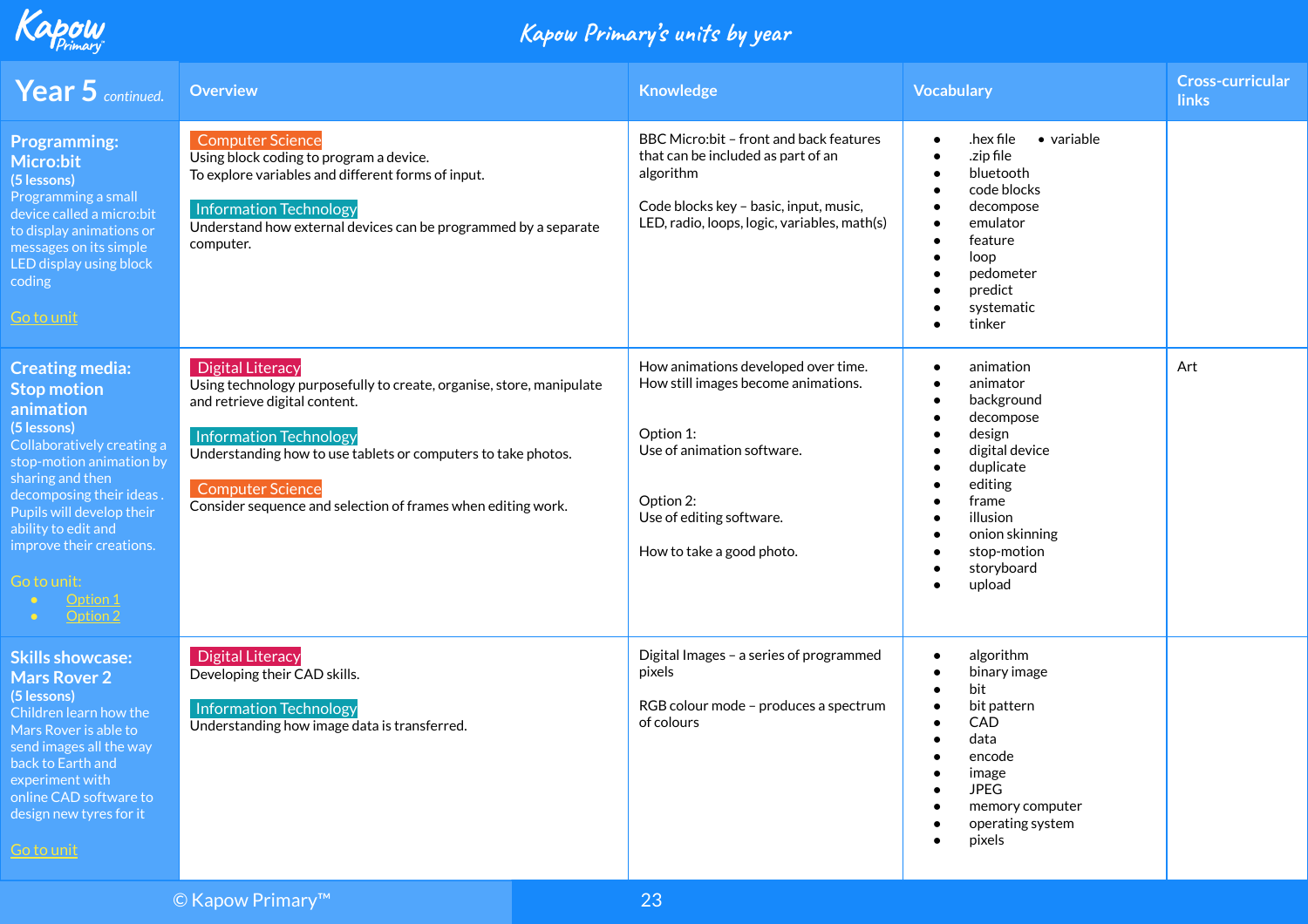

| <b>Year 5</b> continued.                                                                                                                                  | <b>Overview</b>                                                                                                                                                                                                           | Knowledge                                                                                                                                                        | <b>Vocabulary</b>                                                                                                                                                                    | <b>Cross-curricular</b><br><b>links</b> |
|-----------------------------------------------------------------------------------------------------------------------------------------------------------|---------------------------------------------------------------------------------------------------------------------------------------------------------------------------------------------------------------------------|------------------------------------------------------------------------------------------------------------------------------------------------------------------|--------------------------------------------------------------------------------------------------------------------------------------------------------------------------------------|-----------------------------------------|
| <b>Online safety:</b><br>Year 5<br>(5 lessons)<br>Considering online<br>communication and<br>the effects on mental<br>health and wellbeing.<br>Go to unit | Information Technology<br>Understanding permissions required by apps to access personal<br>information.<br><b>Digital Literacy</b><br>Considering online judgements that people make and how they treat<br>others online. | Forms of online communication-memes,<br>gifs, emojis<br>The importance of creating strong<br>passwords<br>Online bullying-what it is and what to do<br>about it. | application 'app'<br>anonymity<br>bullying<br>emoji<br>gif<br>hacked<br>interpreted<br>judgement<br>meme<br>mental health<br>misinterpreted<br>permissions<br>reliable<br>reputation | <b>RSE</b>                              |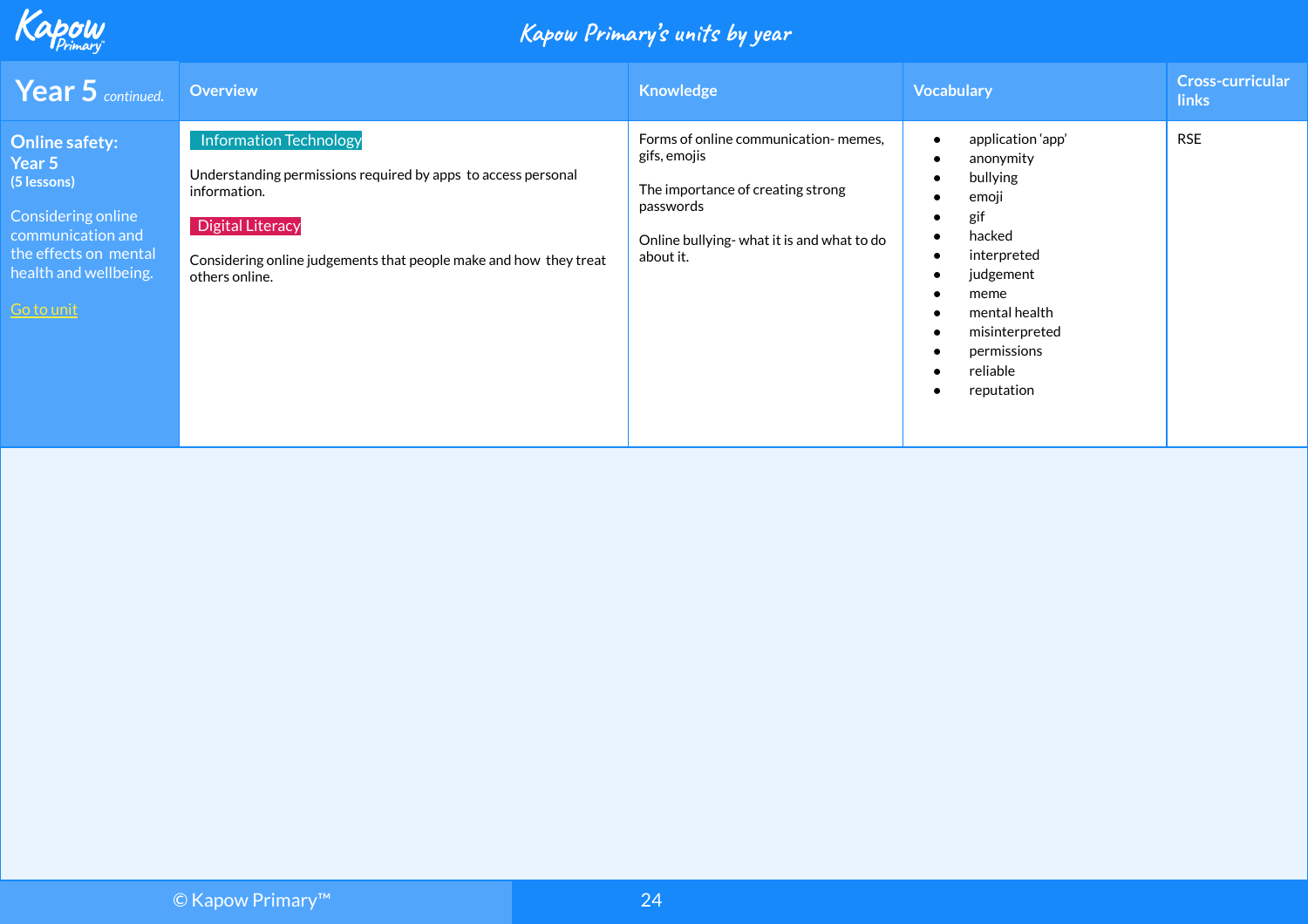

| Year 6                                                                                                                                                                                                                                                                                                   | <b>Overview</b>                                                                                                                                                                                                                                                                                                                                                                                                        | <b>Knowledge</b>                                                                                                                           | <b>Vocabulary</b>                                                                                                                                                                                                                                                 | <b>Cross-curricular</b><br><b>links</b> |
|----------------------------------------------------------------------------------------------------------------------------------------------------------------------------------------------------------------------------------------------------------------------------------------------------------|------------------------------------------------------------------------------------------------------------------------------------------------------------------------------------------------------------------------------------------------------------------------------------------------------------------------------------------------------------------------------------------------------------------------|--------------------------------------------------------------------------------------------------------------------------------------------|-------------------------------------------------------------------------------------------------------------------------------------------------------------------------------------------------------------------------------------------------------------------|-----------------------------------------|
| <b>Computing systems</b><br>and networks:<br><b>Bletchley Park</b><br>(5 lessons)<br>Investigate secret codes<br>and how they are created,<br>exploring 'brute force'<br>hacking and learn how to<br>make passwords more<br>secure<br><u>Go to unit</u>                                                  | <b>Digital Literacy</b><br>Understanding the importance of secure passwords and using<br>searching and word processing skills to create a presentation.<br><b>Computer Science</b><br>Using programming software to understand hacking, relating this to<br>computer cracking codes in WWII.                                                                                                                           | Demographic and amount of workers,<br>The Colossus,<br>encrypted messages, date shift cypher,<br>first electronic<br>programmable computer | acrostic code<br>$\bullet$<br>brute force hacking<br>Caesar cipher<br>$\bullet$<br>cipher<br>encrypt<br>invention<br>Nth letter cipher<br>password<br>pigpen cipher<br>technological advancement<br>trial and error                                               | History<br>Maths                        |
| <b>Programming:</b><br><b>Intro to Python</b><br>(5 lessons)<br>Introduction to the<br>text-based programming<br>language Python, which is<br>the language behind<br>many apps and programs,<br>such as Dropbox<br>Go to unit                                                                            | <b>Computer Science</b><br>Understanding that websites can be altered by exploring the code<br>beneath the site.<br>Designing, writing and debugging programs that accomplish specific<br>goals<br>Solving problems by decomposing them into smaller parts.                                                                                                                                                            | Python code - indentation,<br>variable, loop<br>Teaches computers to think for<br>themselves - Al<br>Algorithm - making a cup of tea       | algorithm<br>$\bullet$<br>code (computer)<br>computer command<br>decompose<br>import<br>loop<br>nested loop<br>random numbers<br>remix<br>script libraries<br>variable                                                                                            | Art and design<br>Maths                 |
| Data handling 1:<br><b>Big Data 1</b><br>(5 lessons)<br>Children learn how data is<br>collected and stored by<br>exploring barcodes, QR<br>codes and RFID chips, and<br>investigate how collecting<br>big data can be used to<br>help people in a variety of<br>different scenarios<br><b>Go to unit</b> | <b>Digital Literacy</b><br>Understanding how learning can be applied to a real world context.<br>Selecting, using and combining a variety of software to design and<br>create a range of programs, systems and content to collect, analyse,<br>evaluate and present data.<br>Information Technology<br>Understanding that computer networks provide multiple services<br>Understanding how barcodes and QR codes work. | Infrared light, barcodes -<br>how they work and their uses                                                                                 | $\bullet$ signal<br>barcode<br>$\bullet$<br>boolean<br>• systems or data<br>• analyst<br>brand<br>commuter • transmission<br>contactless<br>$\bullet$<br>data<br>data privacy<br>encrypt<br>infrared waves<br><b>NFC</b><br>QR code<br>radio waves<br><b>RFID</b> | Science                                 |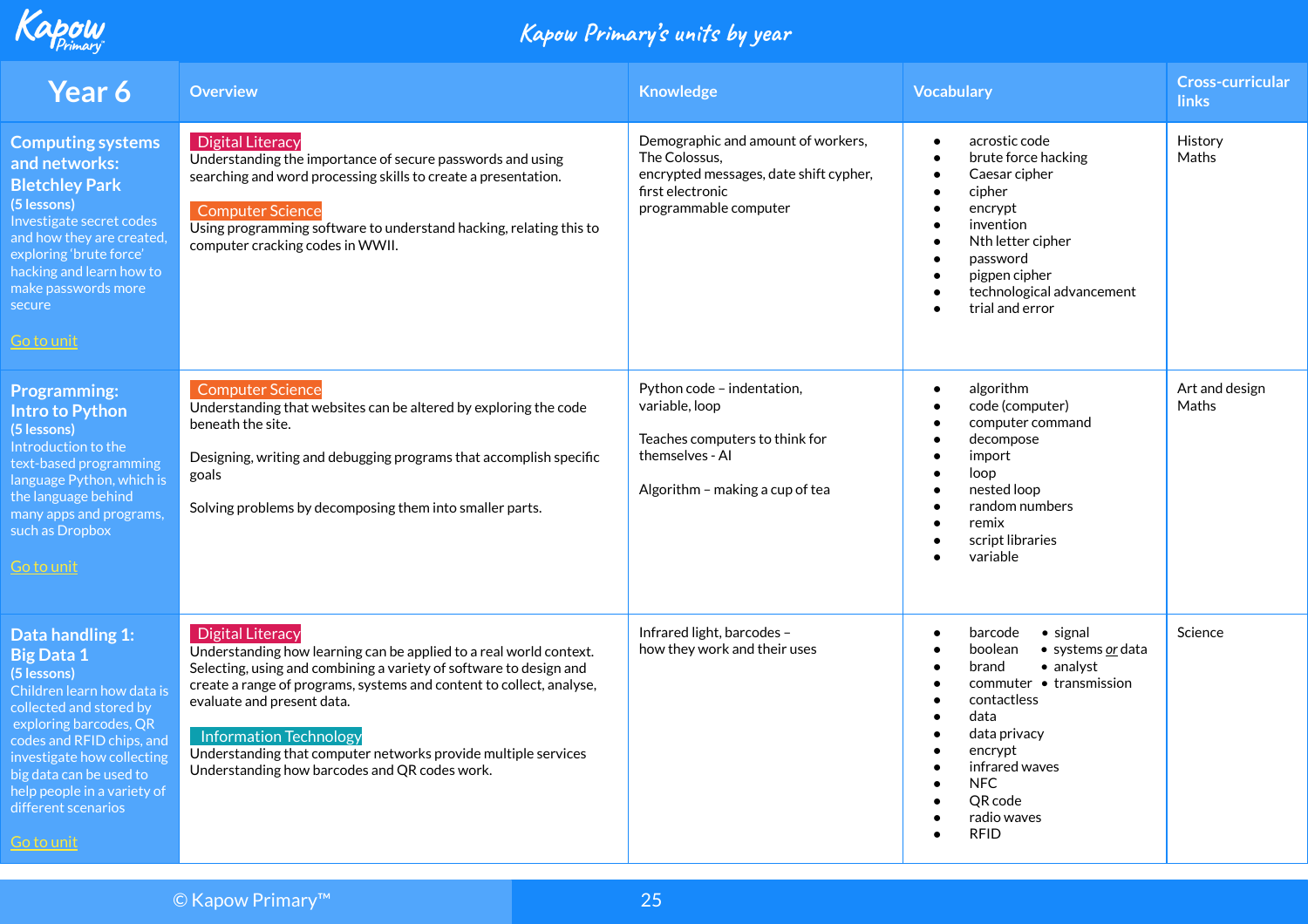

| <b>Year 6</b>                                                                                                                                                                                                                                                   | <b>Overview</b>                                                                                                                                                                                                                                                                                                                                                   | <b>Knowledge</b>                                                                                                                                                                            | <b>Vocabulary</b>                                                                                                                                                                                                                                                                         | <b>Cross-curricular</b><br><b>links</b> |
|-----------------------------------------------------------------------------------------------------------------------------------------------------------------------------------------------------------------------------------------------------------------|-------------------------------------------------------------------------------------------------------------------------------------------------------------------------------------------------------------------------------------------------------------------------------------------------------------------------------------------------------------------|---------------------------------------------------------------------------------------------------------------------------------------------------------------------------------------------|-------------------------------------------------------------------------------------------------------------------------------------------------------------------------------------------------------------------------------------------------------------------------------------------|-----------------------------------------|
| <b>Creating media:</b><br><b>History of</b><br>computers<br>(5 lessons)<br>Learn about Bletchley<br>Park, including: key<br>historical figures, how the<br>first modern computers<br>were created and how<br>computers have evolved<br>over time.<br>Go to unit | <b>Digital Literacy</b><br>Editing sound recordings for specific purpose.<br><b>Information Technology</b><br>Learning about the history of computers and how they evolved over<br>time.                                                                                                                                                                          | Y Service locations - British wireless<br>intercept stations. Operators tuning in to<br>enemy messages.<br>Memory sizes - KB, MB, GB, TB                                                    | background noise<br>$\bullet$<br>byte<br>$\bullet$<br>computer<br>$\bullet$<br>CPU<br>$\bullet$<br>memory storage<br>$\bullet$<br>mouse<br>$\bullet$<br>OS.<br>radio play<br><b>RAM</b><br><b>ROM</b><br>$\bullet$<br>sound effects<br>touch screen<br>$\bullet$<br>trackpad<br>$\bullet$ | English                                 |
| Data handling 1:<br><b>Big Data 2</b><br>(5 lessons)<br>Children learn the<br>difference between<br>mobile data and WiFi and<br>how data is transferred<br>and use their<br>understanding of big data<br>to design their own smart<br>school.<br>Go to unit     | <b>Digital Literacy</b><br>Selecting, using and combining a variety of software to design and<br>create a range of programs, systems and content to collect, analyse,<br>evaluate and present data.                                                                                                                                                               | Wireless data transfer -<br>barcodes, QR codes, NFC,<br>Bluetooth, RFID<br>What 100MB looks like -<br>real life examples<br>(e.g. one 30 minute TV show)                                    | big data<br>$\bullet$<br>bluetooth<br>$\bullet$<br>corrupt data<br>$\bullet$<br>digital revolution<br>$\bullet$<br><b>GPS</b><br>$\bullet$<br>infrared waves<br><b>IoT</b><br>$\bullet$<br>QR code<br><b>SIM</b><br>computer simulation<br>smart school/city                              |                                         |
| <b>Skills showcase:</b><br><b>Inventing a product</b><br>(5 lessons)<br>Reflecting on and<br>showcasing their<br>computing skills, pupils<br>create an entire project<br>around a specific theme.<br><b>Go to unit</b>                                          | <b>Digital Literacy</b><br>Showcasing their digital literacy skills.<br><b>Computer Science</b><br>Demonstrating their computational thinking skills by designing and<br>debugging programs, using different inputs and outputs.<br><b>Information Technology</b><br>Understanding how search engines work and knowing how to use<br>them safely and effectively. | Extended vocabulary for this unit:<br>adapt<br>advertisement<br>algorithm<br>bug<br>CAD<br>computer code<br>code (verb)<br>design<br>edit<br>electronic components<br>image rights<br>image | input<br>$\bullet$<br>information<br>invention<br>loop<br>output<br>photo<br>program<br>repetition<br>screenshot<br>selection (programming)<br>sequence<br>variable<br><b>WWW</b>                                                                                                         |                                         |